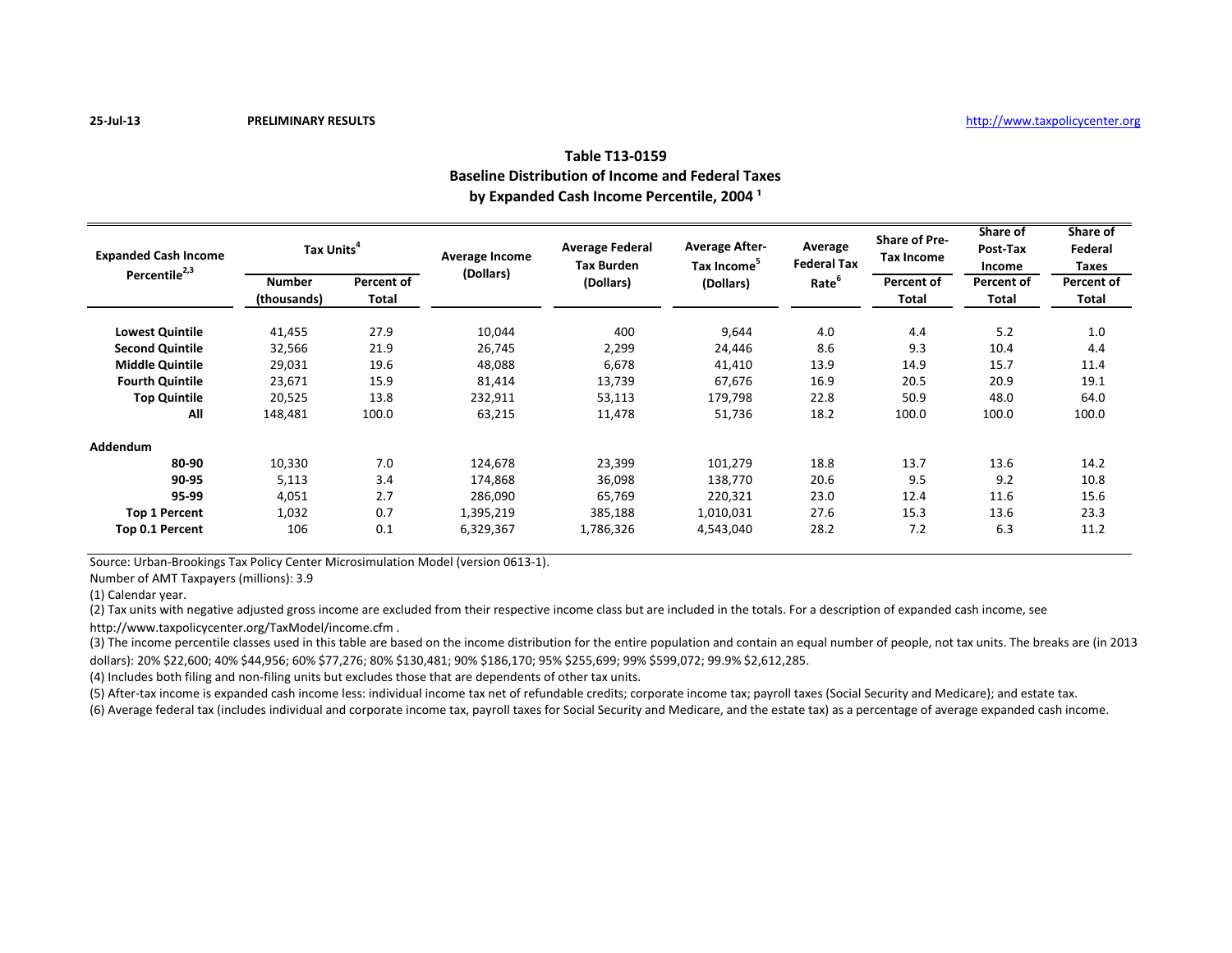# **Table T13-0159 Baseline Distribution of Income and Federal Taxes** by Expanded Cash Income Percentile, 2005<sup>1</sup>

| <b>Expanded Cash Income</b><br>Percentile <sup>2,3</sup> | Tax Units <sup>4</sup> |              | Average Income<br>(Dollars) | <b>Average Federal</b><br><b>Tax Burden</b> | <b>Average After-</b><br>Tax Income <sup>5</sup> | Average<br><b>Federal Tax</b> | <b>Share of Pre-</b><br>Tax Income | Share of<br>Post-Tax<br>Income | Share of<br>Federal<br>Taxes |
|----------------------------------------------------------|------------------------|--------------|-----------------------------|---------------------------------------------|--------------------------------------------------|-------------------------------|------------------------------------|--------------------------------|------------------------------|
|                                                          | <b>Number</b>          | Percent of   |                             | (Dollars)                                   | (Dollars)                                        | Rate <sup>b</sup>             | Percent of                         | Percent of                     | Percent of                   |
|                                                          | (thousands)            | <b>Total</b> |                             |                                             |                                                  |                               | <b>Total</b>                       | Total                          | Total                        |
| <b>Lowest Quintile</b>                                   | 41,537                 | 27.7         | 10,670                      | 440                                         | 10,230                                           | 4.1                           | 4.3                                | 5.1                            | 1.0                          |
| <b>Second Quintile</b>                                   | 33,045                 | 22.1         | 28,204                      | 2,524                                       | 25,680                                           | 9.0                           | 9.1                                | 10.2                           | 4.3                          |
| <b>Middle Quintile</b>                                   | 29,280                 | 19.6         | 50,525                      | 7,098                                       | 43,426                                           | 14.1                          | 14.4                               | 15.2                           | 10.8                         |
| <b>Fourth Quintile</b>                                   | 23,704                 | 15.8         | 85,896                      | 14,677                                      | 71,218                                           | 17.1                          | 19.8                               | 20.2                           | 18.1                         |
| <b>Top Quintile</b>                                      | 20,680                 | 13.8         | 259,880                     | 61.000                                      | 198,880                                          | 23.5                          | 52.3                               | 49.3                           | 65.6                         |
| All                                                      | 149,734                | 100.0        | 68,616                      | 12,848                                      | 55,767                                           | 18.7                          | 100.0                              | 100.0                          | 100.0                        |
| Addendum                                                 |                        |              |                             |                                             |                                                  |                               |                                    |                                |                              |
| 80-90                                                    | 10,357                 | 6.9          | 132,445                     | 25,020                                      | 107,425                                          | 18.9                          | 13.4                               | 13.3                           | 13.5                         |
| 90-95                                                    | 5,134                  | 3.4          | 187,407                     | 39,220                                      | 148,188                                          | 20.9                          | 9.4                                | 9.1                            | 10.5                         |
| 95-99                                                    | 4,130                  | 2.8          | 311,674                     | 73,924                                      | 237,750                                          | 23.7                          | 12.5                               | 11.8                           | 15.9                         |
| <b>Top 1 Percent</b>                                     | 1,058                  | 0.7          | 1,657,051                   | 468,517                                     | 1,188,534                                        | 28.3                          | 17.1                               | 15.1                           | 25.8                         |
| Top 0.1 Percent                                          | 109                    | 0.1          | 7,803,225                   | 2,256,256                                   | 5,546,969                                        | 28.9                          | 8.3                                | 7.3                            | 12.8                         |

Source: Urban-Brookings Tax Policy Center Microsimulation Model (version 0613-1).

Number of AMT Taxpayers (millions): 5

(1) Calendar year.

(2) Tax units with negative adjusted gross income are excluded from their respective income class but are included in the totals. For a description of expanded cash income, see

http://www.taxpolicycenter.org/TaxModel/income.cfm .

(3) The income percentile classes used in this table are based on the income distribution for the entire population and contain an equal number of people, not tax units. The breaks are (in 2013 dollars): 20% \$23,135; 40% \$45,755; 60% \$78,588; 80% \$133,632; 90% \$192,465; 95% \$265,914; 99% \$646,843; 99.9% \$3,004,798.

(4) Includes both filing and non-filing units but excludes those that are dependents of other tax units.

(5) After-tax income is expanded cash income less: individual income tax net of refundable credits; corporate income tax; payroll taxes (Social Security and Medicare); and estate tax.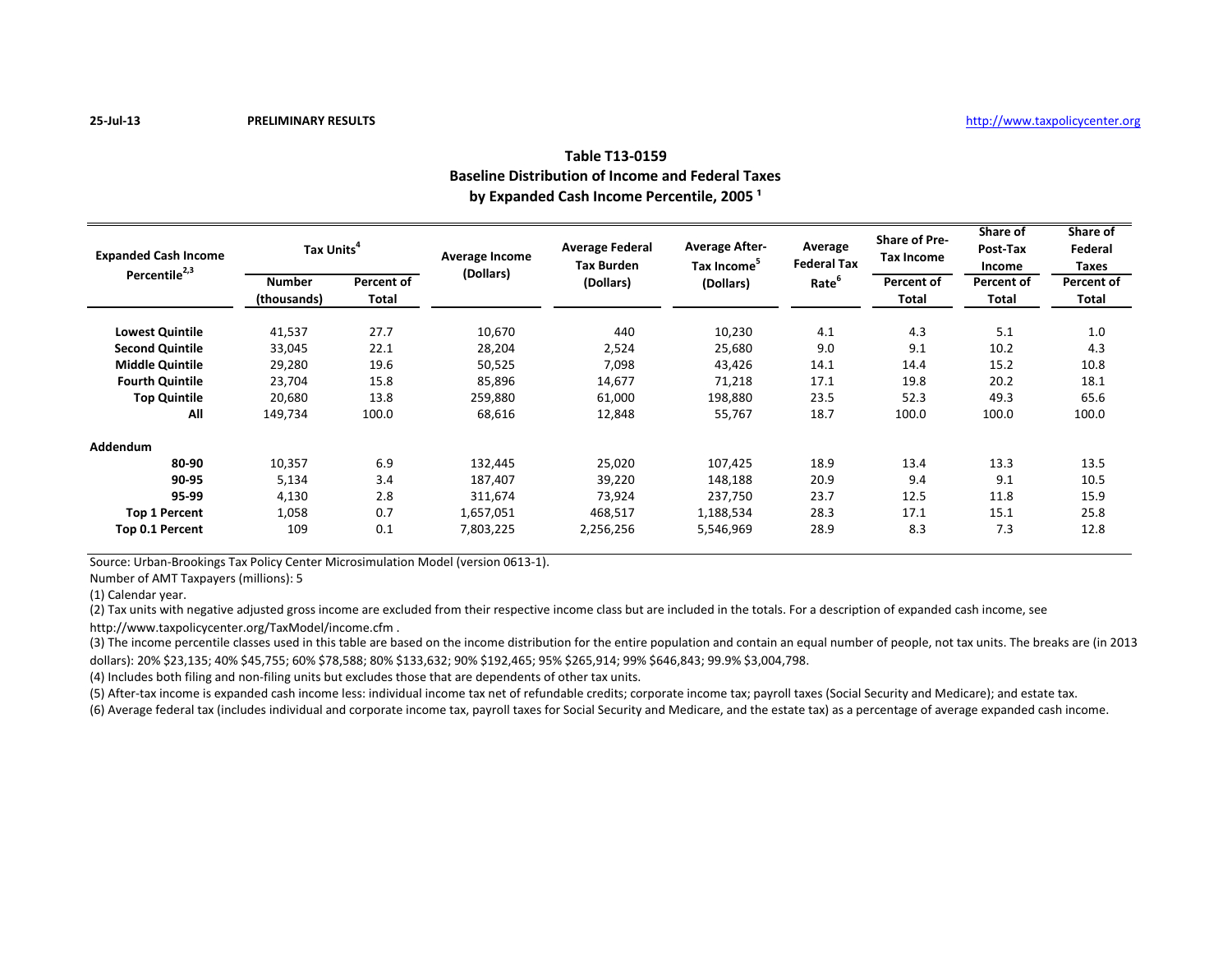# **Table T13-0159 Baseline Distribution of Income and Federal Taxes** by Expanded Cash Income Percentile, 2006<sup>1</sup>

| <b>Expanded Cash Income</b><br>Percentile <sup>2,3</sup> | Tax Units <sup>4</sup> |              | Average Income<br>(Dollars) | <b>Average Federal</b><br><b>Tax Burden</b> | <b>Average After-</b><br>Tax Income <sup>5</sup> | Average<br><b>Federal Tax</b> | <b>Share of Pre-</b><br>Tax Income | Share of<br>Post-Tax<br>Income | Share of<br>Federal<br>Taxes |
|----------------------------------------------------------|------------------------|--------------|-----------------------------|---------------------------------------------|--------------------------------------------------|-------------------------------|------------------------------------|--------------------------------|------------------------------|
|                                                          | <b>Number</b>          | Percent of   |                             | (Dollars)                                   | (Dollars)                                        | Rate <sup>b</sup>             | Percent of                         | Percent of                     | Percent of                   |
|                                                          | (thousands)            | <b>Total</b> |                             |                                             |                                                  |                               | <b>Total</b>                       | Total                          | Total                        |
| <b>Lowest Quintile</b>                                   | 40,423                 | 26.9         | 11,222                      | 486                                         | 10,736                                           | 4.3                           | 4.1                                | 4.8                            | 0.9                          |
| <b>Second Quintile</b>                                   | 33,239                 | 22.1         | 29,679                      | 2,778                                       | 26,901                                           | 9.4                           | 8.9                                | 10.0                           | 4.4                          |
| <b>Middle Quintile</b>                                   | 29,517                 | 19.6         | 53,103                      | 7,631                                       | 45,472                                           | 14.4                          | 14.1                               | 14.9                           | 10.7                         |
| <b>Fourth Quintile</b>                                   | 23,864                 | 15.9         | 90,689                      | 15,649                                      | 75,040                                           | 17.3                          | 19.5                               | 19.9                           | 17.7                         |
| <b>Top Quintile</b>                                      | 21,061                 | 14.0         | 280,800                     | 66,038                                      | 214,762                                          | 23.5                          | 53.3                               | 50.3                           | 65.9                         |
| All                                                      | 150,349                | 100.0        | 73,803                      | 14,030                                      | 59,773                                           | 19.0                          | 100.0                              | 100.0                          | 100.0                        |
| Addendum                                                 |                        |              |                             |                                             |                                                  |                               |                                    |                                |                              |
| 80-90                                                    | 10,543                 | 7.0          | 140,581                     | 26,637                                      | 113,944                                          | 19.0                          | 13.4                               | 13.4                           | 13.3                         |
| 90-95                                                    | 5,229                  | 3.5          | 200,148                     | 42,055                                      | 158,093                                          | 21.0                          | 9.4                                | 9.2                            | 10.4                         |
| 95-99                                                    | 4,217                  | 2.8          | 337,103                     | 80,209                                      | 256,894                                          | 23.8                          | 12.8                               | 12.1                           | 16.0                         |
| <b>Top 1 Percent</b>                                     | 1,072                  | 0.7          | 1,831,944                   | 514,829                                     | 1,317,115                                        | 28.1                          | 17.7                               | 15.7                           | 26.2                         |
| Top 0.1 Percent                                          | 111                    | 0.1          | 8,571,253                   | 2,459,623                                   | 6,111,630                                        | 28.7                          | 8.6                                | 7.5                            | 12.9                         |

Source: Urban-Brookings Tax Policy Center Microsimulation Model (version 0613-1).

Number of AMT Taxpayers (millions): 4.8

(1) Calendar year.

(2) Tax units with negative adjusted gross income are excluded from their respective income class but are included in the totals. For a description of expanded cash income, see

http://www.taxpolicycenter.org/TaxModel/income.cfm .

(3) The income percentile classes used in this table are based on the income distribution for the entire population and contain an equal number of people, not tax units. The breaks are (in 2013 dollars): 20% \$23,637; 40% \$46,561; 60% \$80,220; 80% \$136,787; 90% \$198,790; 95% \$274,885; 99% \$687,843; 99.9% \$3,279,002.

(4) Includes both filing and non-filing units but excludes those that are dependents of other tax units.

(5) After-tax income is expanded cash income less: individual income tax net of refundable credits; corporate income tax; payroll taxes (Social Security and Medicare); and estate tax.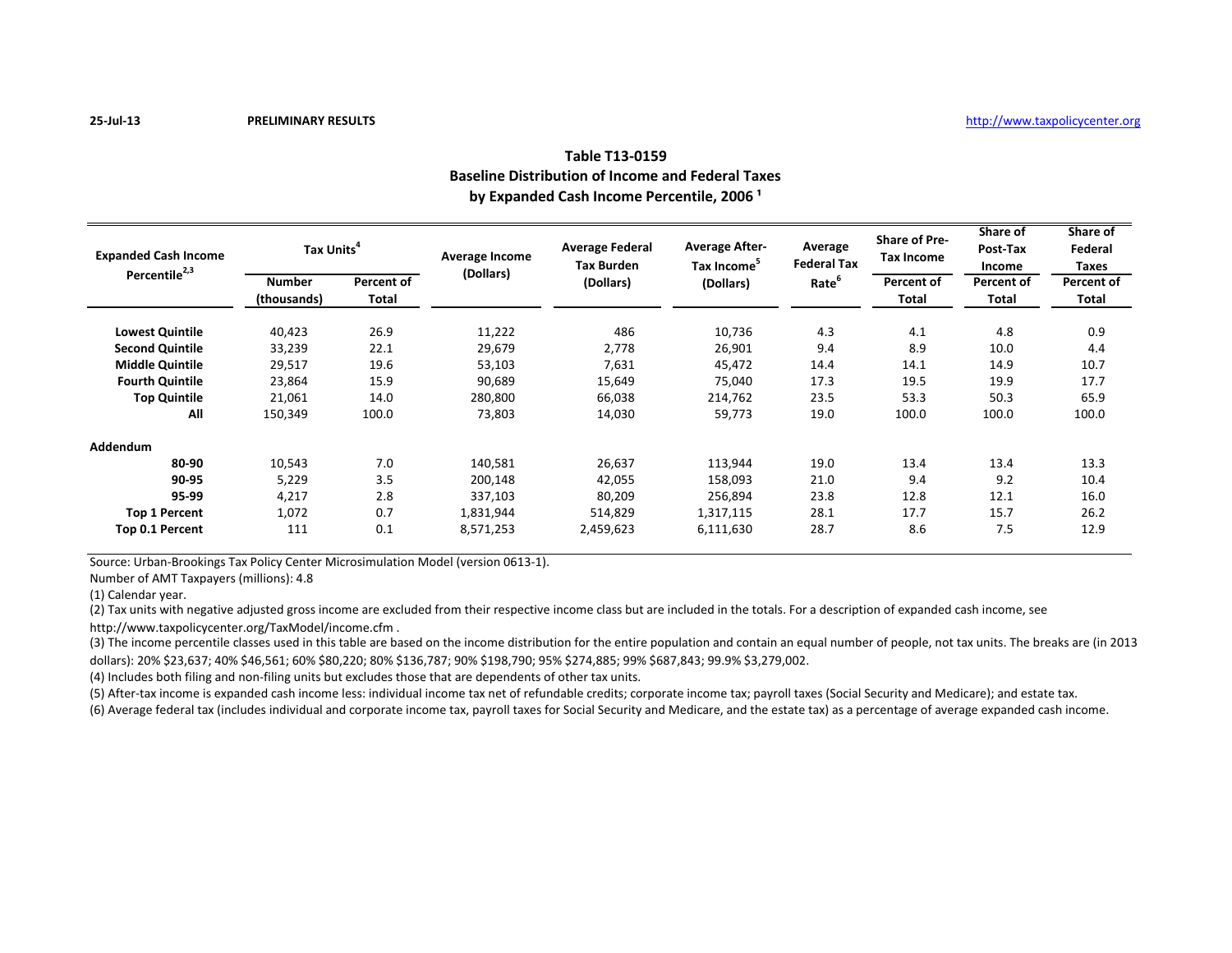# **Table T13-0159 Baseline Distribution of Income and Federal Taxes** by Expanded Cash Income Percentile, 2007<sup>1</sup>

| <b>Expanded Cash Income</b><br>Percentile <sup>2,3</sup> | Tax Units <sup>4</sup> |              | Average Income<br>(Dollars) | <b>Average Federal</b><br><b>Tax Burden</b> | <b>Average After-</b><br>Tax Income <sup>5</sup> | Average<br><b>Federal Tax</b> | <b>Share of Pre-</b><br>Tax Income | Share of<br>Post-Tax<br>Income | Share of<br>Federal<br>Taxes |
|----------------------------------------------------------|------------------------|--------------|-----------------------------|---------------------------------------------|--------------------------------------------------|-------------------------------|------------------------------------|--------------------------------|------------------------------|
|                                                          | <b>Number</b>          | Percent of   |                             | (Dollars)                                   | (Dollars)                                        | Rate <sup>b</sup>             | Percent of                         | Percent of                     | Percent of                   |
|                                                          | (thousands)            | <b>Total</b> |                             |                                             |                                                  |                               | <b>Total</b>                       | Total                          | Total                        |
| <b>Lowest Quintile</b>                                   | 40,315                 | 26.7         | 12,304                      | 550                                         | 11,754                                           | 4.5                           | 4.2                                | 4.9                            | 1.0                          |
| <b>Second Quintile</b>                                   | 33,665                 | 22.3         | 31,794                      | 3,054                                       | 28,740                                           | 9.6                           | 9.0                                | 10.0                           | 4.6                          |
| <b>Middle Quintile</b>                                   | 29,888                 | 19.8         | 55,928                      | 8,060                                       | 47,868                                           | 14.4                          | 14.0                               | 14.8                           | 10.7                         |
| <b>Fourth Quintile</b>                                   | 24,271                 | 16.0         | 94,747                      | 16,310                                      | 78,438                                           | 17.2                          | 19.3                               | 19.7                           | 17.6                         |
| <b>Top Quintile</b>                                      | 21,340                 | 14.1         | 298,293                     | 69,381                                      | 228,911                                          | 23.3                          | 53.4                               | 50.6                           | 65.8                         |
| All                                                      | 151,270                | 100.0        | 78,742                      | 14,868                                      | 63,874                                           | 18.9                          | 100.0                              | 100.0                          | 100.0                        |
| Addendum                                                 |                        |              |                             |                                             |                                                  |                               |                                    |                                |                              |
| 80-90                                                    | 10,673                 | 7.1          | 147,581                     | 27,829                                      | 119,752                                          | 18.9                          | 13.2                               | 13.2                           | 13.2                         |
| 90-95                                                    | 5,303                  | 3.5          | 210,211                     | 43,856                                      | 166,355                                          | 20.9                          | 9.4                                | 9.1                            | 10.3                         |
| 95-99                                                    | 4,280                  | 2.8          | 355,876                     | 84,250                                      | 271,627                                          | 23.7                          | 12.8                               | 12.0                           | 16.0                         |
| <b>Top 1 Percent</b>                                     | 1,083                  | 0.7          | 1,986,693                   | 544,941                                     | 1,441,752                                        | 27.4                          | 18.1                               | 16.2                           | 26.3                         |
| Top 0.1 Percent                                          | 112                    | 0.1          | 9,482,427                   | 2,637,323                                   | 6,845,105                                        | 27.8                          | 8.9                                | 7.9                            | 13.1                         |

Source: Urban-Brookings Tax Policy Center Microsimulation Model (version 0613-1).

Number of AMT Taxpayers (millions): 5

(1) Calendar year.

(2) Tax units with negative adjusted gross income are excluded from their respective income class but are included in the totals. For a description of expanded cash income, see

http://www.taxpolicycenter.org/TaxModel/income.cfm .

(3) The income percentile classes used in this table are based on the income distribution for the entire population and contain an equal number of people, not tax units. The breaks are (in 2013 dollars): 20% \$24,888; 40% \$47,972; 60% \$81,802; 80% \$138,923; 90% \$203,285; 95% \$280,714; 99% \$706,492; 99.9% \$3,449,963.

(4) Includes both filing and non-filing units but excludes those that are dependents of other tax units.

(5) After-tax income is expanded cash income less: individual income tax net of refundable credits; corporate income tax; payroll taxes (Social Security and Medicare); and estate tax.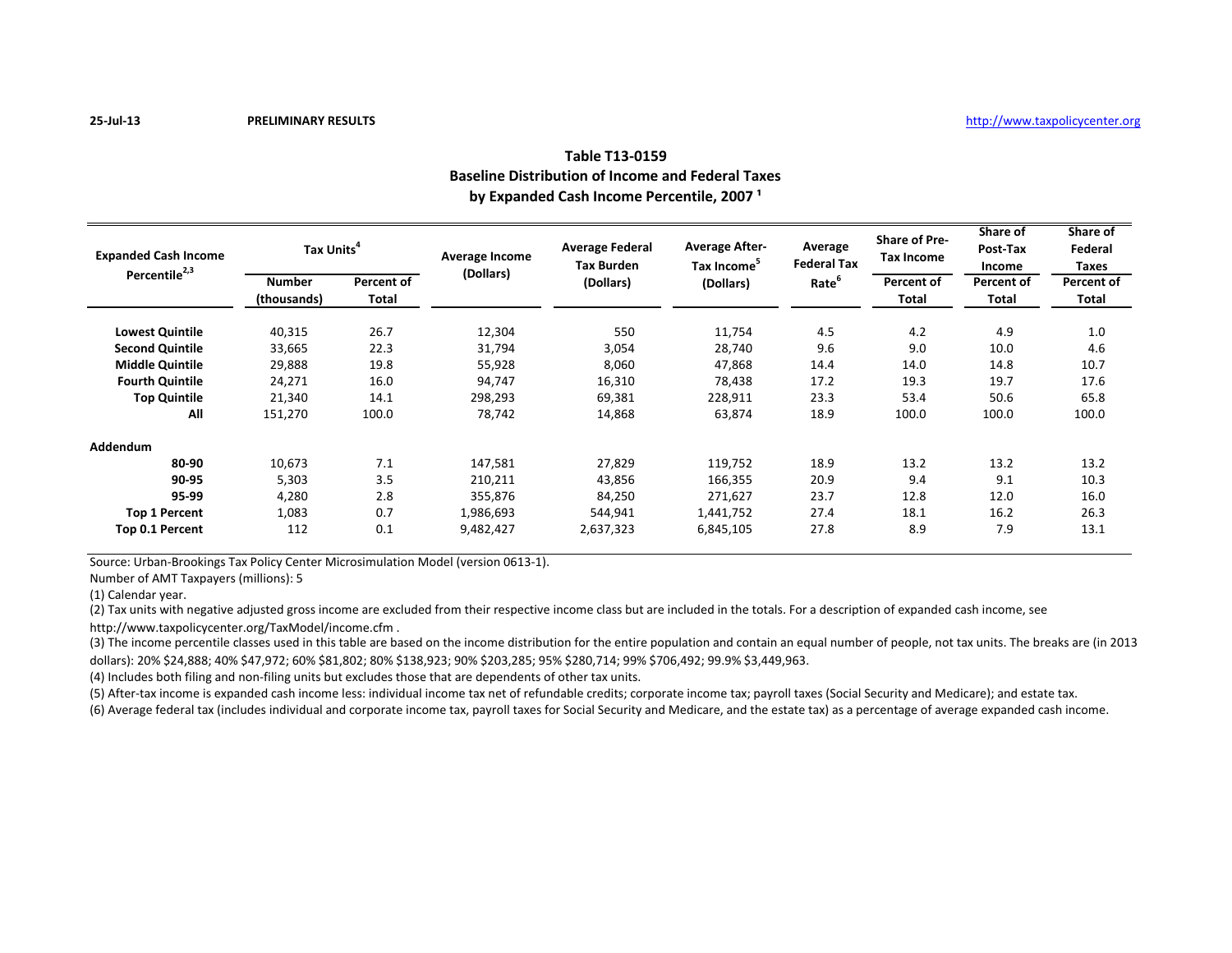# **Table T13-0159 Baseline Distribution of Income and Federal Taxes** by Expanded Cash Income Percentile, 2008<sup>1</sup>

| <b>Expanded Cash Income</b><br>Percentile <sup>2,3</sup> | Tax Units <sup>4</sup> |              | Average Income<br>(Dollars) | <b>Average Federal</b><br><b>Tax Burden</b> | <b>Average After-</b><br>Tax Income <sup>5</sup> | Average<br><b>Federal Tax</b> | <b>Share of Pre-</b><br>Tax Income | Share of<br>Post-Tax<br>Income | Share of<br>Federal<br>Taxes |
|----------------------------------------------------------|------------------------|--------------|-----------------------------|---------------------------------------------|--------------------------------------------------|-------------------------------|------------------------------------|--------------------------------|------------------------------|
|                                                          | <b>Number</b>          | Percent of   |                             | (Dollars)                                   | (Dollars)                                        | Rate <sup>b</sup>             | Percent of                         | Percent of                     | Percent of                   |
|                                                          | (thousands)            | <b>Total</b> |                             |                                             |                                                  |                               | <b>Total</b>                       | Total                          | Total                        |
| <b>Lowest Quintile</b>                                   | 40,924                 | 26.7         | 11,963                      | 110                                         | 11,853                                           | 0.9                           | 4.3                                | 5.1                            | 0.2                          |
| <b>Second Quintile</b>                                   | 34,237                 | 22.3         | 31,451                      | 2,128                                       | 29,323                                           | 6.8                           | 9.4                                | 10.6                           | 3.7                          |
| <b>Middle Quintile</b>                                   | 30,228                 | 19.7         | 55,583                      | 6,785                                       | 48,798                                           | 12.2                          | 14.7                               | 15.6                           | 10.4                         |
| <b>Fourth Quintile</b>                                   | 24,494                 | 16.0         | 94,299                      | 14,777                                      | 79,523                                           | 15.7                          | 20.2                               | 20.7                           | 18.3                         |
| <b>Top Quintile</b>                                      | 21,294                 | 13.9         | 275,345                     | 62,315                                      | 213,030                                          | 22.6                          | 51.4                               | 48.1                           | 67.1                         |
| All                                                      | 153,488                | 100.0        | 74,353                      | 12,894                                      | 61,459                                           | 17.3                          | 100.0                              | 100.0                          | 100.0                        |
| Addendum                                                 |                        |              |                             |                                             |                                                  |                               |                                    |                                |                              |
| 80-90                                                    | 10,655                 | 6.9          | 146,766                     | 26,371                                      | 120,394                                          | 18.0                          | 13.7                               | 13.6                           | 14.2                         |
| 90-95                                                    | 5,316                  | 3.5          | 206,741                     | 42,224                                      | 164,517                                          | 20.4                          | 9.6                                | 9.3                            | 11.3                         |
| 95-99                                                    | 4,245                  | 2.8          | 336,544                     | 78,168                                      | 258,376                                          | 23.2                          | 12.5                               | 11.6                           | 16.8                         |
| <b>Top 1 Percent</b>                                     | 1,077                  | 0.7          | 1,644,636                   | 454,539                                     | 1,190,097                                        | 27.6                          | 15.5                               | 13.6                           | 24.7                         |
| Top 0.1 Percent                                          | 112                    | 0.1          | 7,455,276                   | 2,117,216                                   | 5,338,060                                        | 28.4                          | 7.3                                | 6.4                            | 12.0                         |

Source: Urban-Brookings Tax Policy Center Microsimulation Model (version 0613-1).

Number of AMT Taxpayers (millions): 4.6

(1) Calendar year.

(2) Tax units with negative adjusted gross income are excluded from their respective income class but are included in the totals. For a description of expanded cash income, see

http://www.taxpolicycenter.org/TaxModel/income.cfm .

(3) The income percentile classes used in this table are based on the income distribution for the entire population and contain an equal number of people, not tax units. The breaks are (in 2013 dollars): 20% \$23,433; 40% \$45,973; 60% \$78,338; 80% \$133,522; 90% \$193,924; 95% \$264,619; 99% \$617,157; 99.9% \$2,665,700.

(4) Includes both filing and non-filing units but excludes those that are dependents of other tax units.

(5) After-tax income is expanded cash income less: individual income tax net of refundable credits; corporate income tax; payroll taxes (Social Security and Medicare); and estate tax.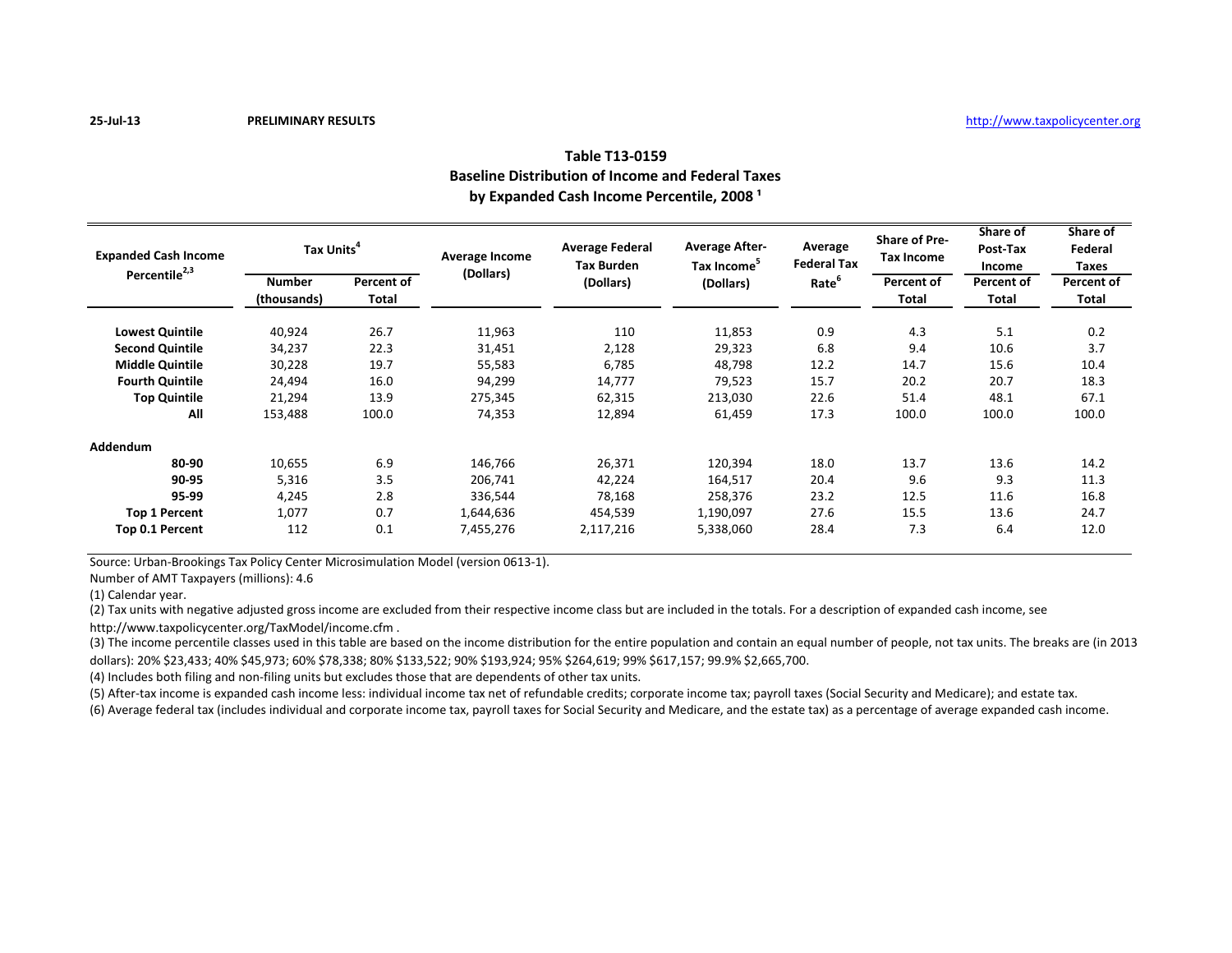# **Table T13-0159 Baseline Distribution of Income and Federal Taxes** by Expanded Cash Income Percentile, 2009<sup>1</sup>

| <b>Expanded Cash Income</b><br>Percentile <sup>2,3</sup> | Tax Units <sup>4</sup> |              | Average Income<br>(Dollars) | <b>Average Federal</b><br><b>Tax Burden</b> | <b>Average After-</b><br>Tax Income <sup>5</sup> | Average<br><b>Federal Tax</b> | <b>Share of Pre-</b><br><b>Tax Income</b> | Share of<br>Post-Tax<br>Income | Share of<br>Federal<br>Taxes |
|----------------------------------------------------------|------------------------|--------------|-----------------------------|---------------------------------------------|--------------------------------------------------|-------------------------------|-------------------------------------------|--------------------------------|------------------------------|
|                                                          | <b>Number</b>          | Percent of   |                             | (Dollars)                                   | (Dollars)                                        | Rate <sup>b</sup>             | Percent of                                | Percent of                     | Percent of                   |
|                                                          | (thousands)            | <b>Total</b> |                             |                                             |                                                  |                               | <b>Total</b>                              | <b>Total</b>                   | Total                        |
| <b>Lowest Quintile</b>                                   | 42,040                 | 27.0         | 12,085                      | $-18$                                       | 12,104                                           | $-0.2$                        | 4.7                                       | 5.6                            | $-0.1$                       |
| <b>Second Quintile</b>                                   | 34,866                 | 22.4         | 30,759                      | 1,678                                       | 29,080                                           | 5.5                           | 9.9                                       | 11.1                           | 3.4                          |
| <b>Middle Quintile</b>                                   | 30,568                 | 19.6         | 54,224                      | 5,924                                       | 48,299                                           | 10.9                          | 15.3                                      | 16.2                           | 10.5                         |
| <b>Fourth Quintile</b>                                   | 24,783                 | 15.9         | 92,081                      | 13,611                                      | 78,469                                           | 14.8                          | 21.1                                      | 21.3                           | 19.6                         |
| <b>Top Quintile</b>                                      | 21,467                 | 13.8         | 248,485                     | 52,905                                      | 195,580                                          | 21.3                          | 49.2                                      | 46.0                           | 66.1                         |
| All                                                      | 155,935                | 100.0        | 69,525                      | 11,015                                      | 58,510                                           | 15.8                          | 100.0                                     | 100.0                          | 100.0                        |
| Addendum                                                 |                        |              |                             |                                             |                                                  |                               |                                           |                                |                              |
| 80-90                                                    | 10,776                 | 6.9          | 142,205                     | 24,438                                      | 117,767                                          | 17.2                          | 14.1                                      | 13.9                           | 15.3                         |
| 90-95                                                    | 5,342                  | 3.4          | 198,335                     | 38,427                                      | 159,908                                          | 19.4                          | 9.8                                       | 9.4                            | 12.0                         |
| 95-99                                                    | 4,264                  | 2.7          | 313,279                     | 69,054                                      | 244,225                                          | 22.0                          | 12.3                                      | 11.4                           | 17.1                         |
| <b>Top 1 Percent</b>                                     | 1,085                  | 0.7          | 1,296,004                   | 343,357                                     | 952,647                                          | 26.5                          | 13.0                                      | 11.3                           | 21.7                         |
| Top 0.1 Percent                                          | 114                    | 0.1          | 5,384,096                   | 1,467,924                                   | 3,916,172                                        | 27.3                          | 5.7                                       | 4.9                            | 9.7                          |

Source: Urban-Brookings Tax Policy Center Microsimulation Model (version 0613-1).

Number of AMT Taxpayers (millions): 4.3

(1) Calendar year.

(2) Tax units with negative adjusted gross income are excluded from their respective income class but are included in the totals. For a description of expanded cash income, see

http://www.taxpolicycenter.org/TaxModel/income.cfm .

(3) The income percentile classes used in this table are based on the income distribution for the entire population and contain an equal number of people, not tax units. The breaks are (in 2013 dollars): 20% \$23,231; 40% \$45,137; 60% \$76,727; 80% \$130,516; 90% \$187,155; 95% \$253,642; 99% \$552,984; 99.9% \$2,089,299.

(4) Includes both filing and non-filing units but excludes those that are dependents of other tax units.

(5) After-tax income is expanded cash income less: individual income tax net of refundable credits; corporate income tax; payroll taxes (Social Security and Medicare); and estate tax.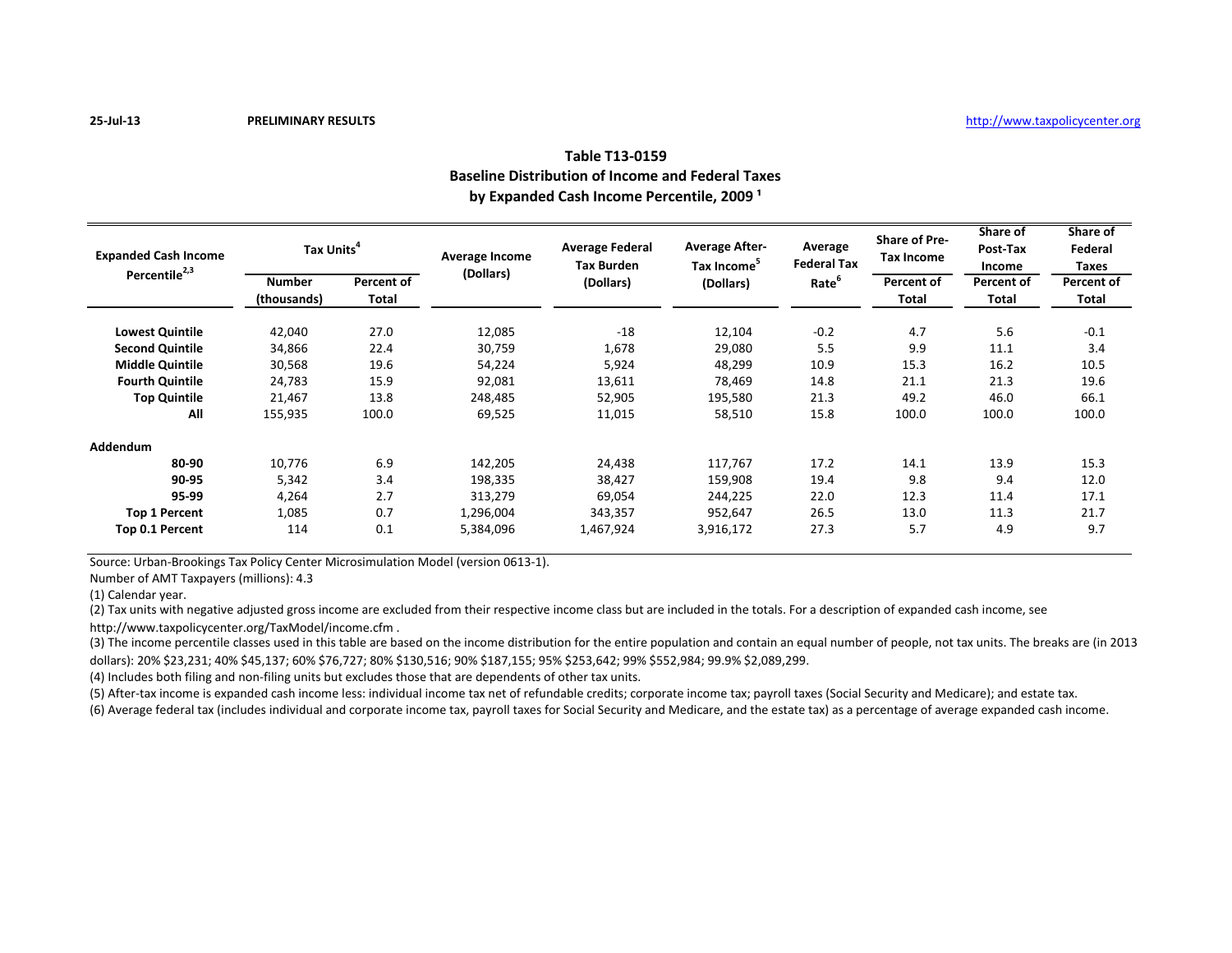# **Table T13-0159 Baseline Distribution of Income and Federal Taxes** by Expanded Cash Income Percentile, 2010<sup>1</sup>

| <b>Expanded Cash Income</b><br>Percentile <sup>2,3</sup> | Tax Units <sup>4</sup> |              | Average Income<br>(Dollars) | <b>Average Federal</b><br><b>Tax Burden</b> | <b>Average After-</b><br>Tax Income <sup>5</sup> | Average<br><b>Federal Tax</b> | <b>Share of Pre-</b><br><b>Tax Income</b> | Share of<br>Post-Tax<br>Income | Share of<br>Federal<br>Taxes |
|----------------------------------------------------------|------------------------|--------------|-----------------------------|---------------------------------------------|--------------------------------------------------|-------------------------------|-------------------------------------------|--------------------------------|------------------------------|
|                                                          | <b>Number</b>          | Percent of   |                             | (Dollars)                                   | (Dollars)                                        | Rate <sup>b</sup>             | Percent of                                | Percent of                     | Percent of                   |
|                                                          | (thousands)            | <b>Total</b> |                             |                                             |                                                  |                               | <b>Total</b>                              | Total                          | Total                        |
| <b>Lowest Quintile</b>                                   | 42,639                 | 26.9         | 12,506                      | 116                                         | 12,390                                           | 0.9                           | 4.7                                       | 5.5                            | 0.3                          |
| <b>Second Quintile</b>                                   | 35,257                 | 22.3         | 31,088                      | 1,845                                       | 29,242                                           | 5.9                           | 9.6                                       | 10.8                           | 3.5                          |
| <b>Middle Quintile</b>                                   | 30,976                 | 19.6         | 54,684                      | 6,206                                       | 48,478                                           | 11.4                          | 14.8                                      | 15.7                           | 10.3                         |
| <b>Fourth Quintile</b>                                   | 25,286                 | 16.0         | 93,332                      | 14,250                                      | 79,082                                           | 15.3                          | 20.6                                      | 20.9                           | 19.2                         |
| <b>Top Quintile</b>                                      | 21,947                 | 13.9         | 262,882                     | 56,840                                      | 206,042                                          | 21.6                          | 50.3                                      | 47.2                           | 66.5                         |
| All                                                      | 158,413                | 100.0        | 72,388                      | 11,840                                      | 60,548                                           | 16.4                          | 100.0                                     | 100.0                          | 100.0                        |
| Addendum                                                 |                        |              |                             |                                             |                                                  |                               |                                           |                                |                              |
| 80-90                                                    | 10,988                 | 6.9          | 144,755                     | 25,532                                      | 119,223                                          | 17.6                          | 13.9                                      | 13.7                           | 15.0                         |
| 90-95                                                    | 5,457                  | 3.4          | 203,064                     | 40,052                                      | 163,012                                          | 19.7                          | 9.7                                       | 9.3                            | 11.7                         |
| 95-99                                                    | 4,381                  | 2.8          | 327,162                     | 72,759                                      | 254,402                                          | 22.2                          | 12.5                                      | 11.6                           | 17.0                         |
| <b>Top 1 Percent</b>                                     | 1,121                  | 0.7          | 1,460,708                   | 383,217                                     | 1,077,490                                        | 26.2                          | 14.3                                      | 12.6                           | 22.9                         |
| Top 0.1 Percent                                          | 117                    | 0.1          | 6,458,289                   | 1,731,408                                   | 4,726,880                                        | 26.8                          | 6.6                                       | 5.8                            | 10.8                         |

Source: Urban-Brookings Tax Policy Center Microsimulation Model (version 0613-1).

Number of AMT Taxpayers (millions): 4.6

(1) Calendar year.

(2) Tax units with negative adjusted gross income are excluded from their respective income class but are included in the totals. For a description of expanded cash income, see

http://www.taxpolicycenter.org/TaxModel/income.cfm .

(3) The income percentile classes used in this table are based on the income distribution for the entire population and contain an equal number of people, not tax units. The breaks are (in 2013 dollars): 20% \$23,195; 40% \$44,779; 60% \$76,168; 80% \$130,320; 90% \$188,591; 95% \$256,180; 99% \$576,508; 99.9% \$2,285,003.

(4) Includes both filing and non-filing units but excludes those that are dependents of other tax units.

(5) After-tax income is expanded cash income less: individual income tax net of refundable credits; corporate income tax; payroll taxes (Social Security and Medicare); and estate tax.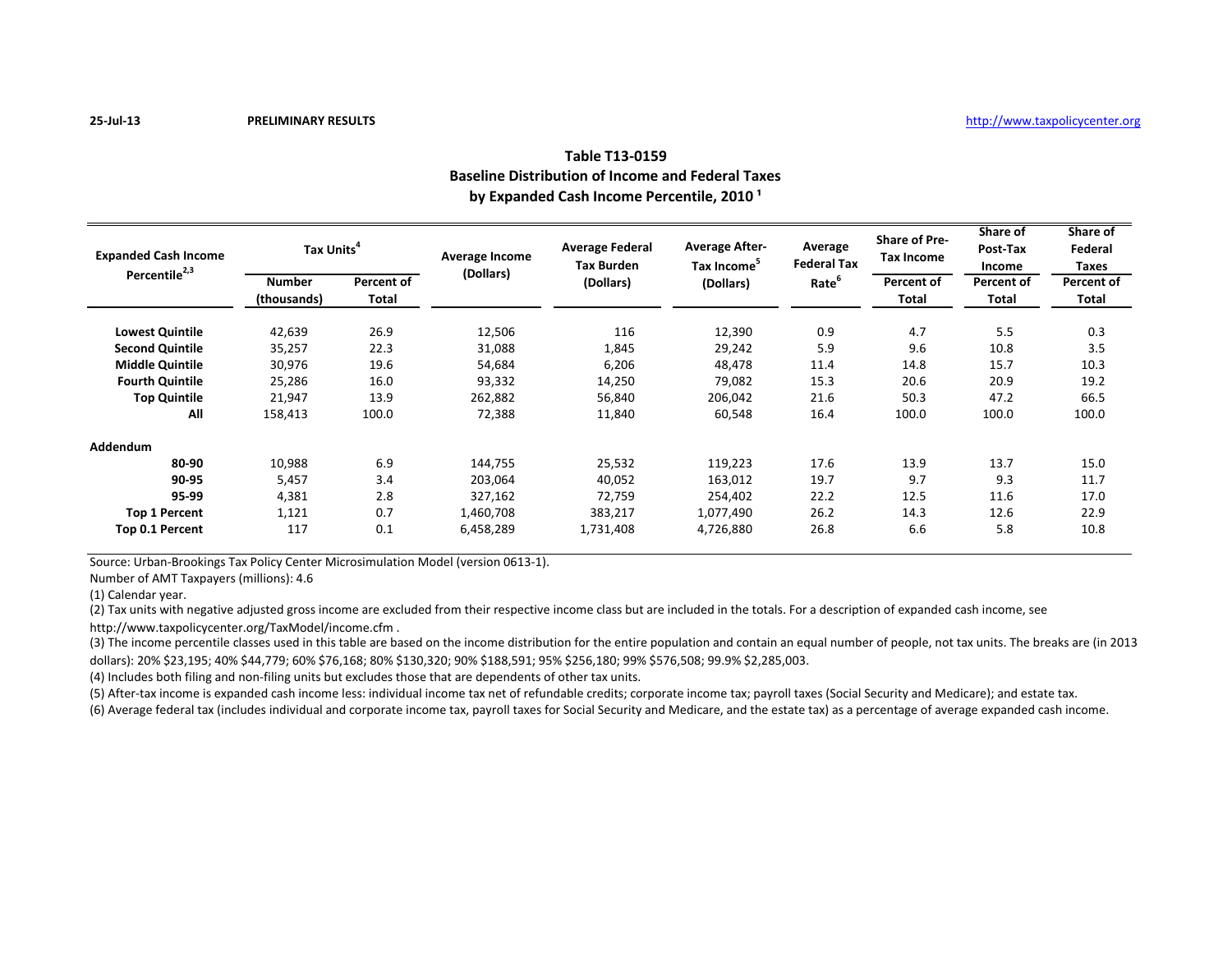# **Table T13-0159 Baseline Distribution of Income and Federal Taxes** by Expanded Cash Income Percentile, 2011<sup>1</sup>

| <b>Expanded Cash Income</b><br>Percentile <sup>2,3</sup> | Tax Units <sup>4</sup> |              | Average Income<br>(Dollars) | <b>Average Federal</b><br><b>Tax Burden</b> | <b>Average After-</b><br>Tax Income <sup>5</sup> | Average<br><b>Federal Tax</b> | <b>Share of Pre-</b><br>Tax Income | Share of<br>Post-Tax<br>Income | Share of<br>Federal<br>Taxes |
|----------------------------------------------------------|------------------------|--------------|-----------------------------|---------------------------------------------|--------------------------------------------------|-------------------------------|------------------------------------|--------------------------------|------------------------------|
|                                                          | <b>Number</b>          | Percent of   |                             | (Dollars)                                   | (Dollars)                                        | Rate <sup>b</sup>             | Percent of                         | Percent of                     | Percent of                   |
|                                                          | (thousands)            | <b>Total</b> |                             |                                             |                                                  |                               | <b>Total</b>                       | <b>Total</b>                   | Total                        |
| <b>Lowest Quintile</b>                                   | 42,634                 | 26.8         | 12,957                      | 210                                         | 12,747                                           | 1.6                           | 4.7                                | 5.5                            | 0.5                          |
| <b>Second Quintile</b>                                   | 35,496                 | 22.3         | 32,633                      | 2,032                                       | 30,601                                           | 6.2                           | 9.8                                | 10.9                           | 3.8                          |
| <b>Middle Quintile</b>                                   | 31,197                 | 19.6         | 57,209                      | 6,508                                       | 50,700                                           | 11.4                          | 15.1                               | 15.9                           | 10.7                         |
| <b>Fourth Quintile</b>                                   | 25,414                 | 16.0         | 95,804                      | 14,045                                      | 81,758                                           | 14.7                          | 20.5                               | 20.9                           | 18.9                         |
| <b>Top Quintile</b>                                      | 22,276                 | 14.0         | 265,727                     | 56,045                                      | 209,682                                          | 21.1                          | 49.9                               | 46.9                           | 65.9                         |
| All                                                      | 159,075                | 100.0        | 74,508                      | 11,907                                      | 62,601                                           | 16.0                          | 100.0                              | 100.0                          | 100.0                        |
| Addendum                                                 |                        |              |                             |                                             |                                                  |                               |                                    |                                |                              |
| 80-90                                                    | 11,197                 | 7.0          | 145,016                     | 24,298                                      | 120,717                                          | 16.8                          | 13.7                               | 13.6                           | 14.4                         |
| 90-95                                                    | 5,496                  | 3.5          | 200,364                     | 36,935                                      | 163,429                                          | 18.4                          | 9.3                                | 9.0                            | 10.7                         |
| 95-99                                                    | 4,455                  | 2.8          | 323,974                     | 69,261                                      | 254,713                                          | 21.4                          | 12.2                               | 11.4                           | 16.3                         |
| <b>Top 1 Percent</b>                                     | 1,128                  | 0.7          | 1,552,317                   | 412,074                                     | 1,140,243                                        | 26.6                          | 14.8                               | 12.9                           | 24.5                         |
| Top 0.1 Percent                                          | 116                    | 0.1          | 6,875,410                   | 1,888,287                                   | 4,987,123                                        | 27.5                          | 6.7                                | 5.8                            | 11.5                         |

Source: Urban-Brookings Tax Policy Center Microsimulation Model (version 0613-1).

Number of AMT Taxpayers (millions): 4.6

(1) Calendar year.

(2) Tax units with negative adjusted gross income are excluded from their respective income class but are included in the totals. For a description of expanded cash income, see

http://www.taxpolicycenter.org/TaxModel/income.cfm .

(3) The income percentile classes used in this table are based on the income distribution for the entire population and contain an equal number of people, not tax units. The breaks are (in 2013 dollars): 20% \$23,413; 40% \$45,641; 60% \$76,476; 80% \$128,678; 90% \$179,662; 95% \$247,370; 99% \$565,332; 99.9% \$2,552,660.

(4) Includes both filing and non-filing units but excludes those that are dependents of other tax units.

(5) After-tax income is expanded cash income less: individual income tax net of refundable credits; corporate income tax; payroll taxes (Social Security and Medicare); and estate tax.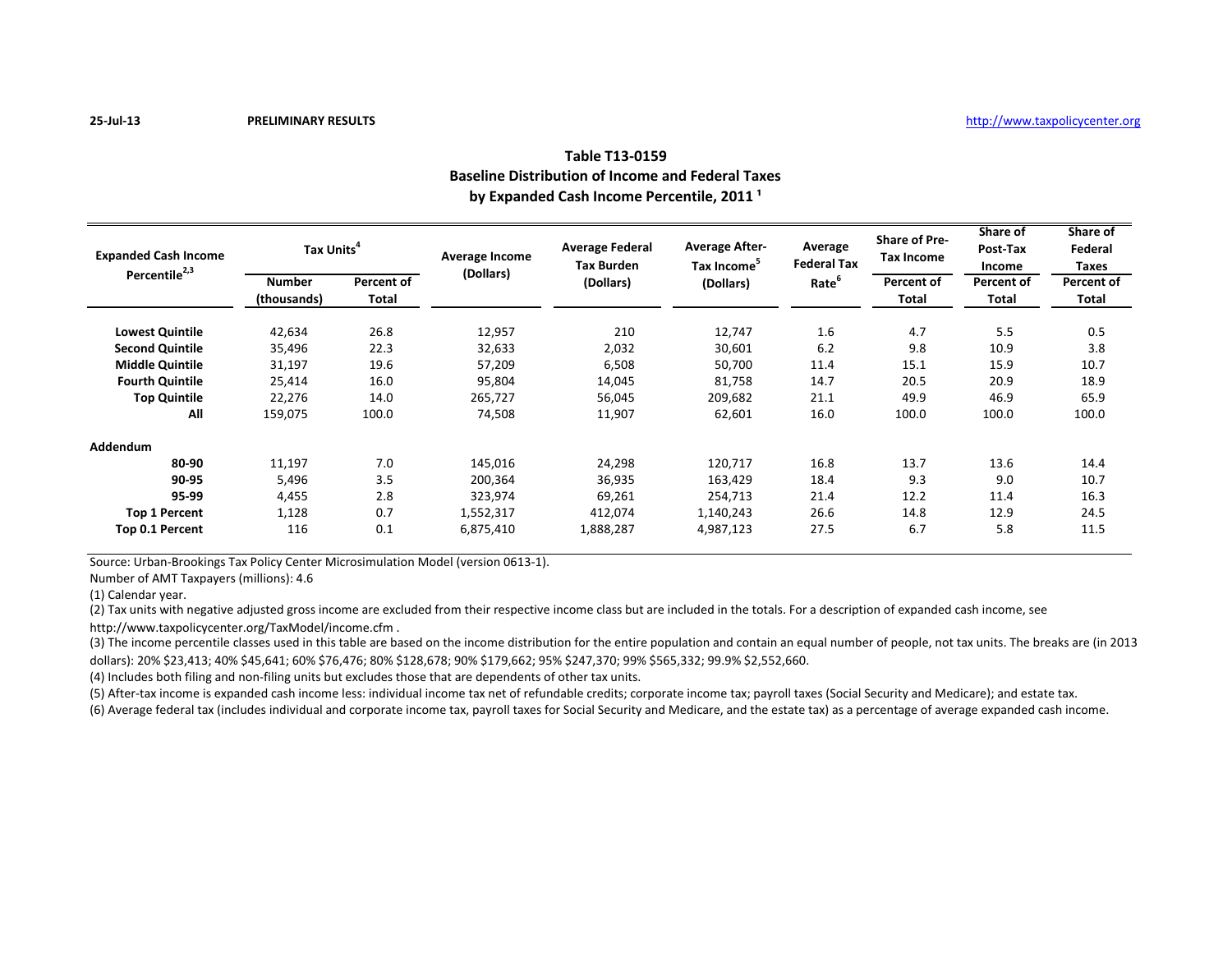# **Table T13-0159 Baseline Distribution of Income and Federal Taxes** by Expanded Cash Income Percentile, 2012<sup>1</sup>

| <b>Expanded Cash Income</b><br>Percentile <sup>2,3</sup> | Tax Units <sup>4</sup> |              | Average Income<br>(Dollars) | <b>Average Federal</b><br><b>Tax Burden</b> | <b>Average After-</b><br>Tax Income <sup>5</sup> | Average<br><b>Federal Tax</b> | <b>Share of Pre-</b><br><b>Tax Income</b> | Share of<br>Post-Tax<br>Income | Share of<br>Federal<br>Taxes |
|----------------------------------------------------------|------------------------|--------------|-----------------------------|---------------------------------------------|--------------------------------------------------|-------------------------------|-------------------------------------------|--------------------------------|------------------------------|
|                                                          | <b>Number</b>          | Percent of   |                             | (Dollars)                                   | (Dollars)                                        | Rate <sup>b</sup>             | Percent of                                | Percent of                     | Percent of                   |
|                                                          | (thousands)            | <b>Total</b> |                             |                                             |                                                  |                               | <b>Total</b>                              | <b>Total</b>                   | Total                        |
| <b>Lowest Quintile</b>                                   | 42,721                 | 26.8         | 13,504                      | 238                                         | 13,266                                           | 1.8                           | 4.6                                       | 5.4                            | 0.5                          |
| <b>Second Quintile</b>                                   | 35,617                 | 22.3         | 34,424                      | 2,320                                       | 32,104                                           | 6.7                           | 9.7                                       | 10.9                           | 4.0                          |
| <b>Middle Quintile</b>                                   | 31,569                 | 19.8         | 60,127                      | 7,235                                       | 52,892                                           | 12.0                          | 15.1                                      | 15.9                           | 10.9                         |
| <b>Fourth Quintile</b>                                   | 25,476                 | 16.0         | 99,216                      | 14,913                                      | 84,303                                           | 15.0                          | 20.1                                      | 20.5                           | 18.2                         |
| <b>Top Quintile</b>                                      | 22,512                 | 14.1         | 282,462                     | 61,441                                      | 221,021                                          | 21.8                          | 50.5                                      | 47.4                           | 66.2                         |
| All                                                      | 159,731                | 100.0        | 78,775                      | 13,077                                      | 65,699                                           | 16.6                          | 100.0                                     | 100.0                          | 100.0                        |
| Addendum                                                 |                        |              |                             |                                             |                                                  |                               |                                           |                                |                              |
| 80-90                                                    | 11,325                 | 7.1          | 148,225                     | 25,397                                      | 122,828                                          | 17.1                          | 13.3                                      | 13.3                           | 13.8                         |
| 90-95                                                    | 5,527                  | 3.5          | 202,242                     | 37,801                                      | 164,441                                          | 18.7                          | 8.9                                       | 8.7                            | 10.0                         |
| 95-99                                                    | 4,509                  | 2.8          | 330,283                     | 71,751                                      | 258,532                                          | 21.7                          | 11.8                                      | 11.1                           | 15.5                         |
| <b>Top 1 Percent</b>                                     | 1,150                  | 0.7          | 1,801,911                   | 489,437                                     | 1,312,474                                        | 27.2                          | 16.5                                      | 14.4                           | 27.0                         |
| Top 0.1 Percent                                          | 118                    | 0.1          | 8,421,022                   | 2,354,022                                   | 6,067,000                                        | 28.0                          | 7.9                                       | 6.8                            | 13.3                         |

Source: Urban-Brookings Tax Policy Center Microsimulation Model (version 0613-1).

Number of AMT Taxpayers (millions): 4.2

(1) Calendar year.

(2) Tax units with negative adjusted gross income are excluded from their respective income class but are included in the totals. For a description of expanded cash income, see

http://www.taxpolicycenter.org/TaxModel/income.cfm .

(3) The income percentile classes used in this table are based on the income distribution for the entire population and contain an equal number of people, not tax units. The breaks are (in 2013 dollars): 20% \$24,109; 40% \$47,036; 60% \$78,063; 80% \$129,788; 90% \$178,281; 95% \$246,225; 99% \$576,599; 99.9% \$2,922,238.

(4) Includes both filing and non-filing units but excludes those that are dependents of other tax units.

(5) After-tax income is expanded cash income less: individual income tax net of refundable credits; corporate income tax; payroll taxes (Social Security and Medicare); and estate tax.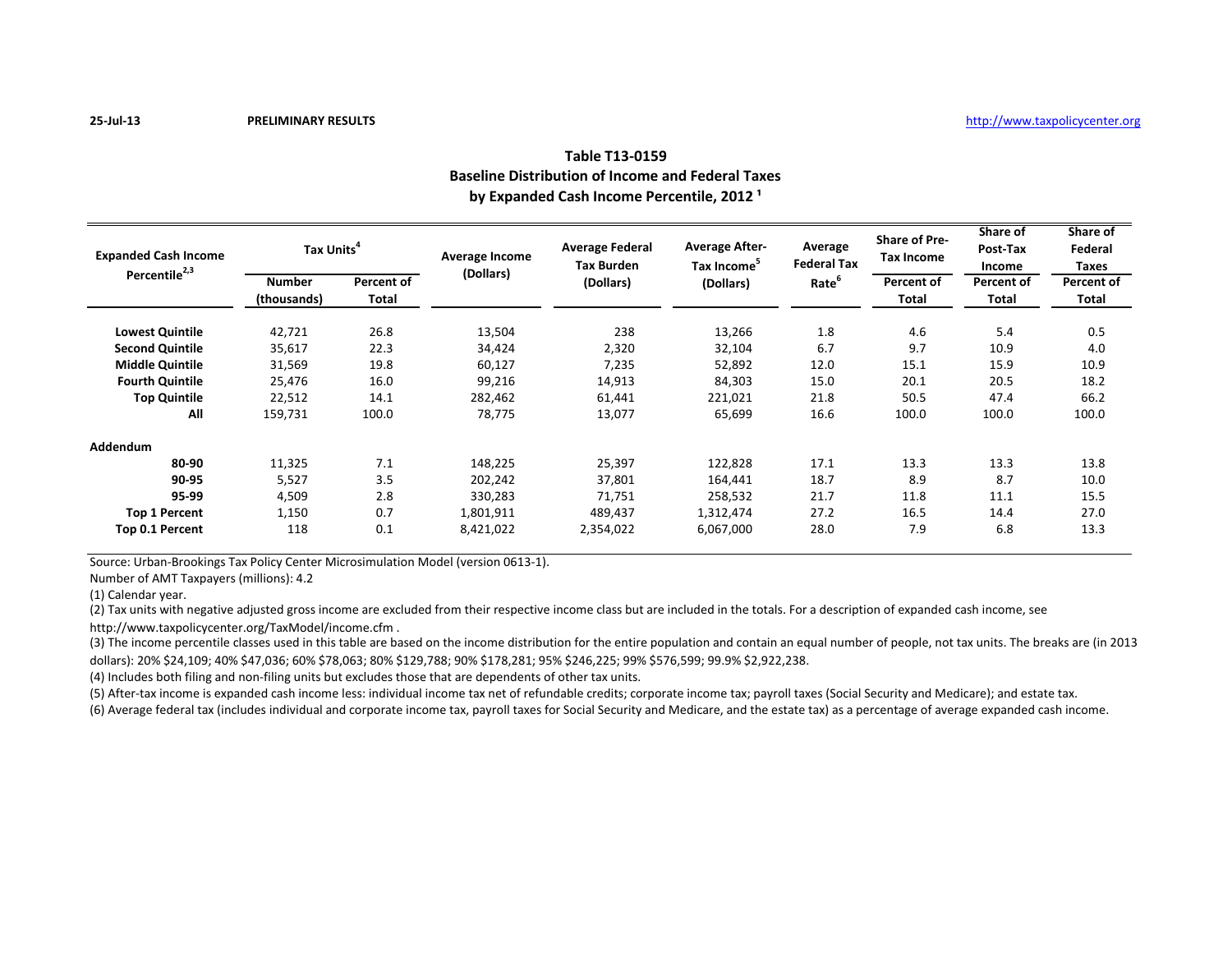# **Table T13-0159 Baseline Distribution of Income and Federal Taxes** by Expanded Cash Income Percentile, 2013<sup>1</sup>

| <b>Expanded Cash Income</b><br>Percentile <sup>2,3</sup> | Tax Units <sup>4</sup> |              | Average Income<br>(Dollars) | <b>Average Federal</b><br><b>Tax Burden</b> | <b>Average After-</b><br>Tax Income <sup>5</sup> | Average<br><b>Federal Tax</b> | <b>Share of Pre-</b><br>Tax Income | Share of<br>Post-Tax<br>Income | Share of<br>Federal<br>Taxes |
|----------------------------------------------------------|------------------------|--------------|-----------------------------|---------------------------------------------|--------------------------------------------------|-------------------------------|------------------------------------|--------------------------------|------------------------------|
|                                                          | <b>Number</b>          | Percent of   |                             | (Dollars)                                   | (Dollars)                                        | Rate <sup>b</sup>             | Percent of                         | Percent of                     | Percent of                   |
|                                                          | (thousands)            | <b>Total</b> |                             |                                             |                                                  |                               | <b>Total</b>                       | <b>Total</b>                   | Total                        |
| <b>Lowest Quintile</b>                                   | 43,453                 | 26.8         | 13,607                      | 328                                         | 13,279                                           | 2.4                           | 4.7                                | 5.5                            | 0.6                          |
| <b>Second Quintile</b>                                   | 36,220                 | 22.4         | 33,863                      | 2,454                                       | 31,409                                           | 7.3                           | 9.7                                | 10.9                           | 4.0                          |
| <b>Middle Quintile</b>                                   | 31,791                 | 19.6         | 59,141                      | 7,309                                       | 51,832                                           | 12.4                          | 14.8                               | 15.8                           | 10.3                         |
| <b>Fourth Quintile</b>                                   | 25,914                 | 16.0         | 99,185                      | 15,630                                      | 83,555                                           | 15.8                          | 20.3                               | 20.8                           | 18.0                         |
| <b>Top Quintile</b>                                      | 22,833                 | 14.1         | 280,129                     | 65,893                                      | 214,236                                          | 23.5                          | 50.5                               | 47.0                           | 66.9                         |
| All                                                      | 161,868                | 100.0        | 78,255                      | 13,905                                      | 64,350                                           | 17.8                          | 100.0                              | 100.0                          | 100.0                        |
| Addendum                                                 |                        |              |                             |                                             |                                                  |                               |                                    |                                |                              |
| 80-90                                                    | 11,458                 | 7.1          | 151,406                     | 27,375                                      | 124,031                                          | 18.1                          | 13.7                               | 13.6                           | 13.9                         |
| 90-95                                                    | 5,652                  | 3.5          | 210,456                     | 41,802                                      | 168,654                                          | 19.9                          | 9.4                                | 9.2                            | 10.5                         |
| 95-99                                                    | 4,566                  | 2.8          | 336,973                     | 75,952                                      | 261,020                                          | 22.5                          | 12.2                               | 11.4                           | 15.4                         |
| <b>Top 1 Percent</b>                                     | 1,157                  | 0.7          | 1,670,664                   | 525,231                                     | 1,145,433                                        | 31.4                          | 15.3                               | 12.7                           | 27.0                         |
| Top 0.1 Percent                                          | 118                    | 0.1          | 7,744,239                   | 2,616,751                                   | 5,127,488                                        | 33.8                          | 7.2                                | 5.8                            | 13.8                         |

Source: Urban-Brookings Tax Policy Center Microsimulation Model (version 0613-1).

Number of AMT Taxpayers (millions): 3.9

(1) Calendar year.

(2) Tax units with negative adjusted gross income are excluded from their respective income class but are included in the totals. For a description of expanded cash income, see

http://www.taxpolicycenter.org/TaxModel/income.cfm .

(3) The income percentile classes used in this table are based on the income distribution for the entire population and contain an equal number of people, not tax units. The breaks are (in 2013 dollars): 20% \$23,570; 40% \$45,475; 60% \$76,234; 80% \$129,219; 90% \$181,498; 95% \$250,749; 99% \$550,652; 99.9% \$2,656,501.

(4) Includes both filing and non-filing units but excludes those that are dependents of other tax units.

(5) After-tax income is expanded cash income less: individual income tax net of refundable credits; corporate income tax; payroll taxes (Social Security and Medicare); and estate tax.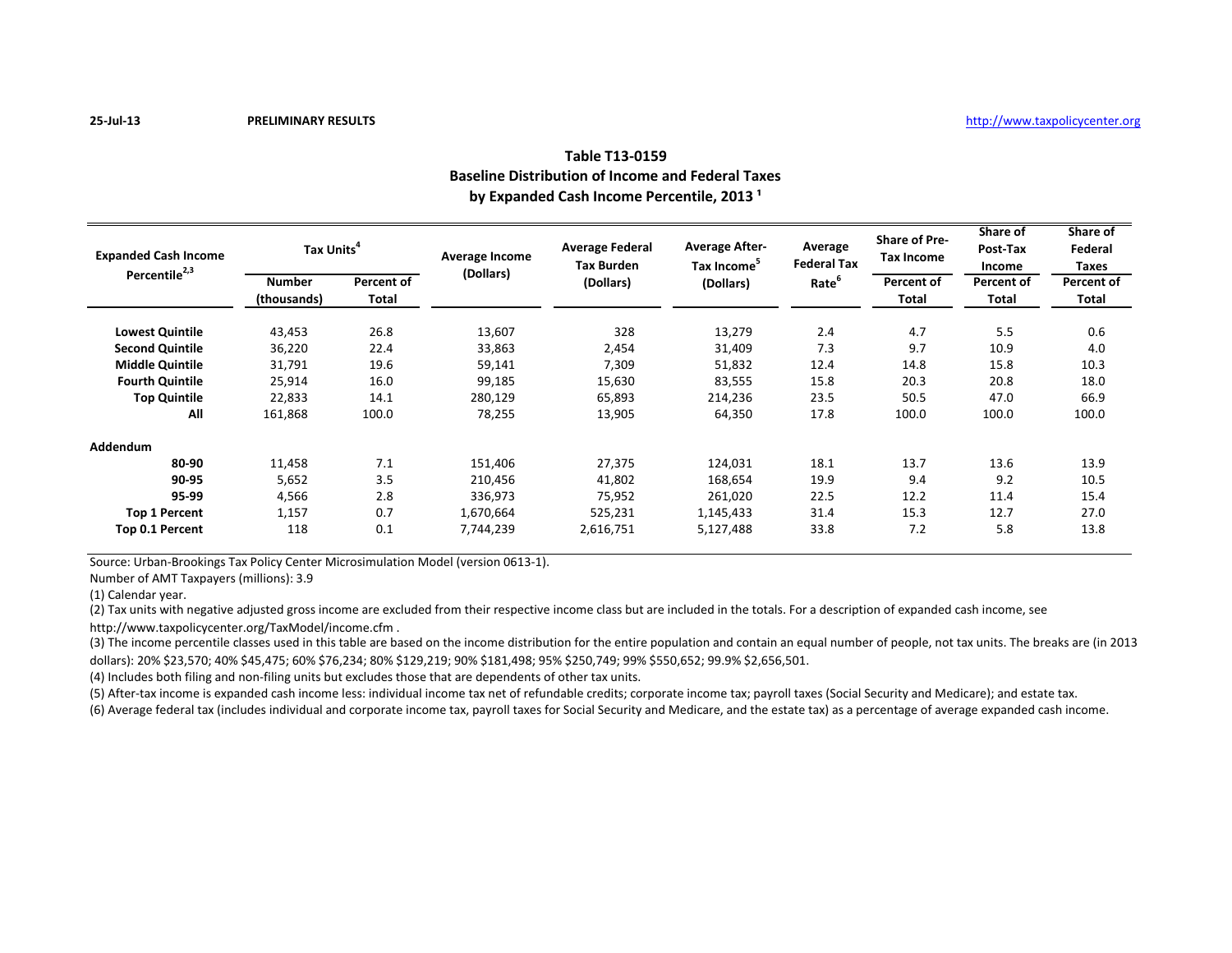# **Table T13-0159 Baseline Distribution of Income and Federal Taxes** by Expanded Cash Income Percentile, 2014<sup>1</sup>

| <b>Expanded Cash Income</b><br>Percentile <sup>2,3</sup> | Tax Units <sup>4</sup> |              | Average Income<br>(Dollars) | <b>Average Federal</b><br><b>Tax Burden</b> | <b>Average After-</b><br>Tax Income <sup>5</sup> | Average<br><b>Federal Tax</b> | <b>Share of Pre-</b><br>Tax Income | Share of<br>Post-Tax<br>Income | Share of<br>Federal<br>Taxes |
|----------------------------------------------------------|------------------------|--------------|-----------------------------|---------------------------------------------|--------------------------------------------------|-------------------------------|------------------------------------|--------------------------------|------------------------------|
|                                                          | <b>Number</b>          | Percent of   |                             | (Dollars)                                   | (Dollars)                                        | Rate <sup>b</sup>             | Percent of                         | Percent of                     | Percent of                   |
|                                                          | (thousands)            | <b>Total</b> |                             |                                             |                                                  |                               | <b>Total</b>                       | <b>Total</b>                   | Total                        |
| <b>Lowest Quintile</b>                                   | 43,668                 | 26.8         | 14,248                      | 439                                         | 13,809                                           | 3.1                           | 4.5                                | 5.4                            | 0.7                          |
| <b>Second Quintile</b>                                   | 36,178                 | 22.2         | 35,551                      | 2,837                                       | 32,714                                           | 8.0                           | 9.4                                | 10.7                           | 3.9                          |
| <b>Middle Quintile</b>                                   | 32,111                 | 19.7         | 63,270                      | 8,654                                       | 54,616                                           | 13.7                          | 14.8                               | 15.8                           | 10.5                         |
| <b>Fourth Quintile</b>                                   | 26,073                 | 16.0         | 105,666                     | 17,544                                      | 88,122                                           | 16.6                          | 20.1                               | 20.7                           | 17.3                         |
| <b>Top Quintile</b>                                      | 23,056                 | 14.2         | 306,320                     | 76,959                                      | 229,360                                          | 25.1                          | 51.4                               | 47.7                           | 67.3                         |
| All                                                      | 162,816                | 100.0        | 84,346                      | 16,203                                      | 68,142                                           | 19.2                          | 100.0                              | 100.0                          | 100.0                        |
| Addendum                                                 |                        |              |                             |                                             |                                                  |                               |                                    |                                |                              |
| 80-90                                                    | 11,523                 | 7.1          | 156,802                     | 29,534                                      | 127,268                                          | 18.8                          | 13.2                               | 13.2                           | 12.9                         |
| 90-95                                                    | 5,725                  | 3.5          | 215,637                     | 43,774                                      | 171,863                                          | 20.3                          | 9.0                                | 8.9                            | 9.5                          |
| 95-99                                                    | 4,636                  | 2.9          | 359,690                     | 85,577                                      | 274,113                                          | 23.8                          | 12.1                               | 11.5                           | 15.0                         |
| <b>Top 1 Percent</b>                                     | 1,173                  | 0.7          | 2,007,042                   | 670,846                                     | 1,336,196                                        | 33.4                          | 17.1                               | 14.1                           | 29.8                         |
| Top 0.1 Percent                                          | 121                    | 0.1          | 9,339,535                   | 3,331,969                                   | 6,007,566                                        | 35.7                          | 8.2                                | 6.5                            | 15.3                         |

Source: Urban-Brookings Tax Policy Center Microsimulation Model (version 0613-1).

Number of AMT Taxpayers (millions): 4.2

(1) Calendar year.

(2) Tax units with negative adjusted gross income are excluded from their respective income class but are included in the totals. For a description of expanded cash income, see

http://www.taxpolicycenter.org/TaxModel/income.cfm .

(3) The income percentile classes used in this table are based on the income distribution for the entire population and contain an equal number of people, not tax units. The breaks are (in 2013 dollars): 20% \$24,191; 40% \$47,261; 60% \$79,521; 80% \$134,266; 90% \$180,482; 95% \$261,471; 99% \$615,048; 99.9% \$3,170,865.

(4) Includes both filing and non-filing units but excludes those that are dependents of other tax units.

(5) After-tax income is expanded cash income less: individual income tax net of refundable credits; corporate income tax; payroll taxes (Social Security and Medicare); and estate tax.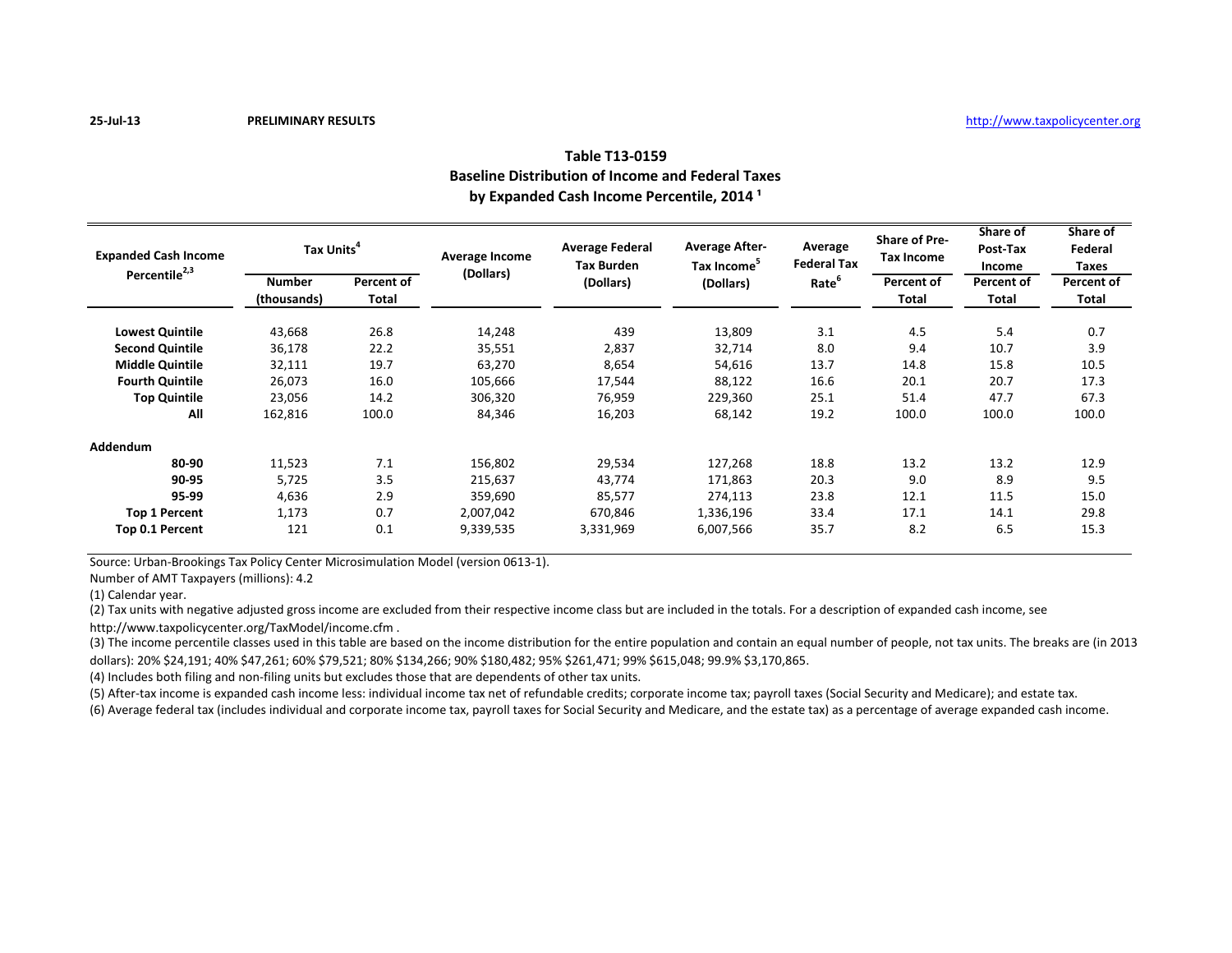# **Table T13-0159 Baseline Distribution of Income and Federal Taxes** by Expanded Cash Income Percentile, 2015<sup>1</sup>

| <b>Expanded Cash Income</b><br>Percentile <sup>2,3</sup> | Tax Units <sup>4</sup> |              | Average Income<br>(Dollars) | <b>Average Federal</b><br><b>Tax Burden</b> | <b>Average After-</b><br>Tax Income <sup>5</sup> | Average<br><b>Federal Tax</b> | <b>Share of Pre-</b><br>Tax Income | Share of<br>Post-Tax<br>Income | Share of<br>Federal<br>Taxes |
|----------------------------------------------------------|------------------------|--------------|-----------------------------|---------------------------------------------|--------------------------------------------------|-------------------------------|------------------------------------|--------------------------------|------------------------------|
|                                                          | <b>Number</b>          | Percent of   |                             | (Dollars)                                   | (Dollars)                                        | Rate <sup>b</sup>             | Percent of                         | Percent of                     | Percent of                   |
|                                                          | (thousands)            | <b>Total</b> |                             |                                             |                                                  |                               | <b>Total</b>                       | <b>Total</b>                   | Total                        |
| <b>Lowest Quintile</b>                                   | 43,476                 | 26.5         | 15,006                      | 477                                         | 14,530                                           | 3.2                           | 4.5                                | 5.4                            | 0.7                          |
| <b>Second Quintile</b>                                   | 36,374                 | 22.2         | 37,120                      | 3,111                                       | 34,009                                           | 8.4                           | 9.2                                | 10.5                           | 3.9                          |
| <b>Middle Quintile</b>                                   | 32,412                 | 19.8         | 66,179                      | 9,262                                       | 56,917                                           | 14.0                          | 14.6                               | 15.7                           | 10.4                         |
| <b>Fourth Quintile</b>                                   | 26,575                 | 16.2         | 111,245                     | 19,064                                      | 92,181                                           | 17.1                          | 20.2                               | 20.8                           | 17.5                         |
| <b>Top Quintile</b>                                      | 23,244                 | 14.2         | 326,417                     | 83,638                                      | 242,779                                          | 25.6                          | 51.7                               | 47.9                           | 67.2                         |
| All                                                      | 163,798                | 100.0        | 89,591                      | 17,658                                      | 71,933                                           | 19.7                          | 100.0                              | 100.0                          | 100.0                        |
| Addendum                                                 |                        |              |                             |                                             |                                                  |                               |                                    |                                |                              |
| 80-90                                                    | 11,605                 | 7.1          | 165,125                     | 31,722                                      | 133,403                                          | 19.2                          | 13.1                               | 13.1                           | 12.7                         |
| 90-95                                                    | 5,784                  | 3.5          | 232,934                     | 49,056                                      | 183,878                                          | 21.1                          | 9.2                                | 9.0                            | 9.8                          |
| 95-99                                                    | 4,669                  | 2.9          | 384,081                     | 93,513                                      | 290,568                                          | 24.4                          | 12.2                               | 11.5                           | 15.1                         |
| <b>Top 1 Percent</b>                                     | 1,185                  | 0.7          | 2,135,597                   | 722,135                                     | 1,413,462                                        | 33.8                          | 17.2                               | 14.2                           | 29.6                         |
| Top 0.1 Percent                                          | 121                    | 0.1          | 9,836,226                   | 3,548,886                                   | 6,287,340                                        | 36.1                          | 8.1                                | 6.5                            | 14.9                         |

Source: Urban-Brookings Tax Policy Center Microsimulation Model (version 0613-1).

Number of AMT Taxpayers (millions): 4.5

(1) Calendar year.

(2) Tax units with negative adjusted gross income are excluded from their respective income class but are included in the totals. For a description of expanded cash income, see

http://www.taxpolicycenter.org/TaxModel/income.cfm .

(3) The income percentile classes used in this table are based on the income distribution for the entire population and contain an equal number of people, not tax units. The breaks are (in 2013 dollars): 20% \$24,844; 40% \$48,286; 60% \$82,182; 80% \$137,646; 90% \$188,942; 95% \$271,750; 99% \$641,453; 99.9% \$3,329,195.

(4) Includes both filing and non-filing units but excludes those that are dependents of other tax units.

(5) After-tax income is expanded cash income less: individual income tax net of refundable credits; corporate income tax; payroll taxes (Social Security and Medicare); and estate tax.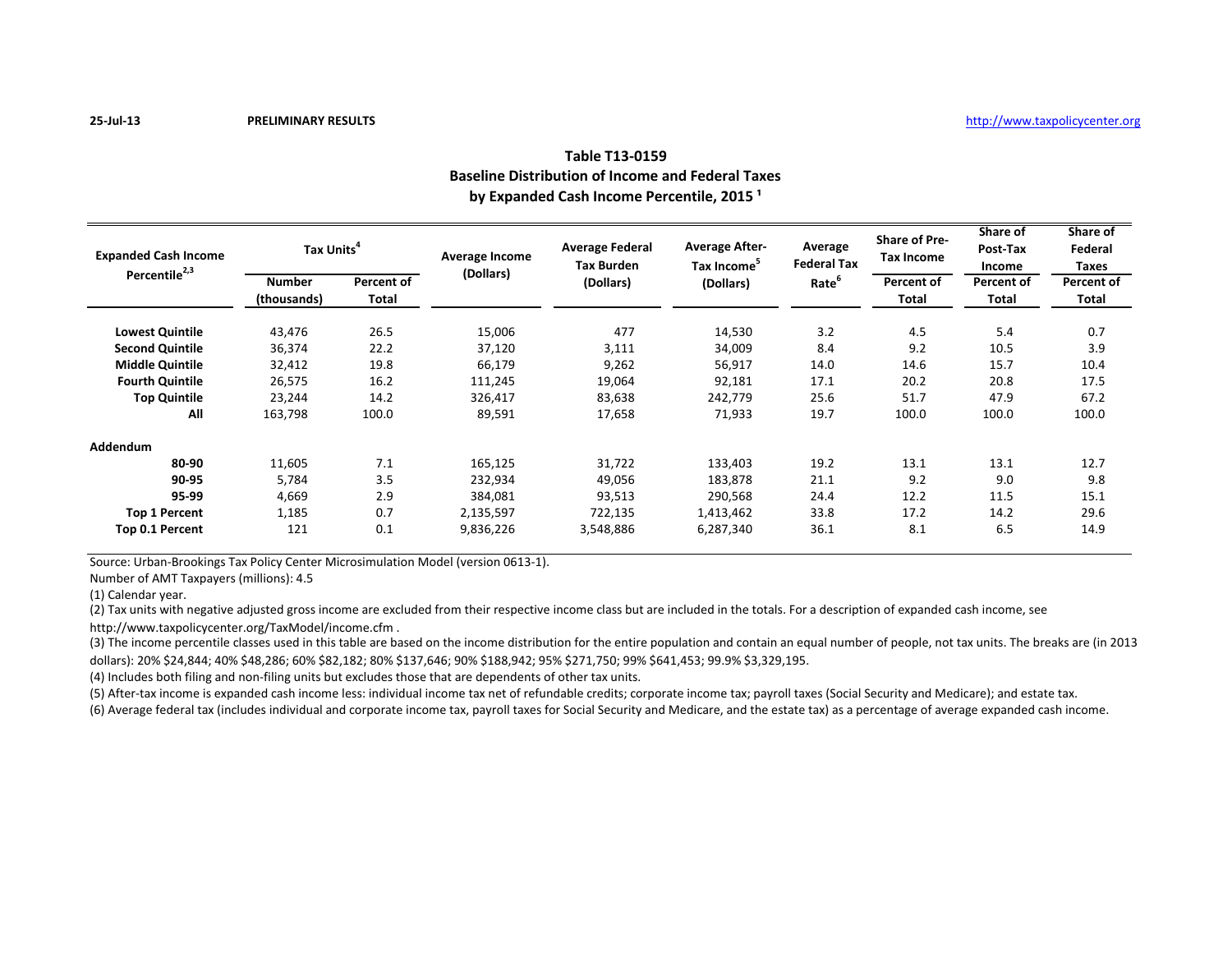# **Table T13-0159 Baseline Distribution of Income and Federal Taxes** by Expanded Cash Income Percentile, 2016<sup>1</sup>

| <b>Expanded Cash Income</b> | Tax Units <sup>4</sup> |              | Average Income | <b>Average Federal</b><br><b>Tax Burden</b> | <b>Average After-</b><br>Tax Income <sup>5</sup> | Average<br><b>Federal Tax</b> | <b>Share of Pre-</b><br>Tax Income | Share of<br>Post-Tax<br>Income | Share of<br>Federal<br>Taxes |
|-----------------------------|------------------------|--------------|----------------|---------------------------------------------|--------------------------------------------------|-------------------------------|------------------------------------|--------------------------------|------------------------------|
| Percentile <sup>2,3</sup>   | <b>Number</b>          | Percent of   | (Dollars)      | (Dollars)                                   | (Dollars)                                        | Rate <sup>b</sup>             | Percent of                         | Percent of                     | Percent of                   |
|                             | (thousands)            | <b>Total</b> |                |                                             |                                                  |                               | <b>Total</b>                       | <b>Total</b>                   | Total                        |
| <b>Lowest Quintile</b>      | 43,582                 | 26.4         | 15,613         | 499                                         | 15,114                                           | 3.2                           | 4.4                                | 5.3                            | 0.7                          |
| <b>Second Quintile</b>      | 36,539                 | 22.2         | 38,414         | 3,243                                       | 35,171                                           | 8.4                           | 9.0                                | 10.3                           | 3.8                          |
| <b>Middle Quintile</b>      | 32,618                 | 19.8         | 68,958         | 9,718                                       | 59,240                                           | 14.1                          | 14.4                               | 15.5                           | 10.2                         |
| <b>Fourth Quintile</b>      | 26,863                 | 16.3         | 116,374        | 20,144                                      | 96,230                                           | 17.3                          | 20.0                               | 20.7                           | 17.4                         |
| <b>Top Quintile</b>         | 23,465                 | 14.2         | 347,772        | 89,892                                      | 257,880                                          | 25.9                          | 52.3                               | 48.4                           | 67.7                         |
| All                         | 164,808                | 100.0        | 94,730         | 18,910                                      | 75,821                                           | 20.0                          | 100.0                              | 100.0                          | 100.0                        |
| Addendum                    |                        |              |                |                                             |                                                  |                               |                                    |                                |                              |
| 80-90                       | 11,737                 | 7.1          | 175,723        | 34,215                                      | 141,508                                          | 19.5                          | 13.2                               | 13.3                           | 12.9                         |
| 90-95                       | 5,826                  | 3.5          | 249,460        | 53,624                                      | 195,836                                          | 21.5                          | 9.3                                | 9.1                            | 10.0                         |
| 95-99                       | 4,703                  | 2.9          | 406,469        | 99,866                                      | 306,602                                          | 24.6                          | 12.2                               | 11.5                           | 15.1                         |
| <b>Top 1 Percent</b>        | 1,198                  | 0.7          | 2,280,427      | 772,370                                     | 1,508,057                                        | 33.9                          | 17.5                               | 14.5                           | 29.7                         |
| Top 0.1 Percent             | 123                    | 0.1          | 10,532,953     | 3,797,311                                   | 6,735,642                                        | 36.1                          | 8.3                                | 6.6                            | 14.9                         |

Source: Urban-Brookings Tax Policy Center Microsimulation Model (version 0613-1).

Number of AMT Taxpayers (millions): 4.8

(1) Calendar year.

(2) Tax units with negative adjusted gross income are excluded from their respective income class but are included in the totals. For a description of expanded cash income, see

http://www.taxpolicycenter.org/TaxModel/income.cfm .

(3) The income percentile classes used in this table are based on the income distribution for the entire population and contain an equal number of people, not tax units. The breaks are (in 2013 dollars): 20% \$25,260; 40% \$49,085; 60% \$84,051; 80% \$141,658; 90% \$200,178; 95% \$279,624; 99% \$669,150; 99.9% \$3,495,829.

(4) Includes both filing and non-filing units but excludes those that are dependents of other tax units.

(5) After-tax income is expanded cash income less: individual income tax net of refundable credits; corporate income tax; payroll taxes (Social Security and Medicare); and estate tax.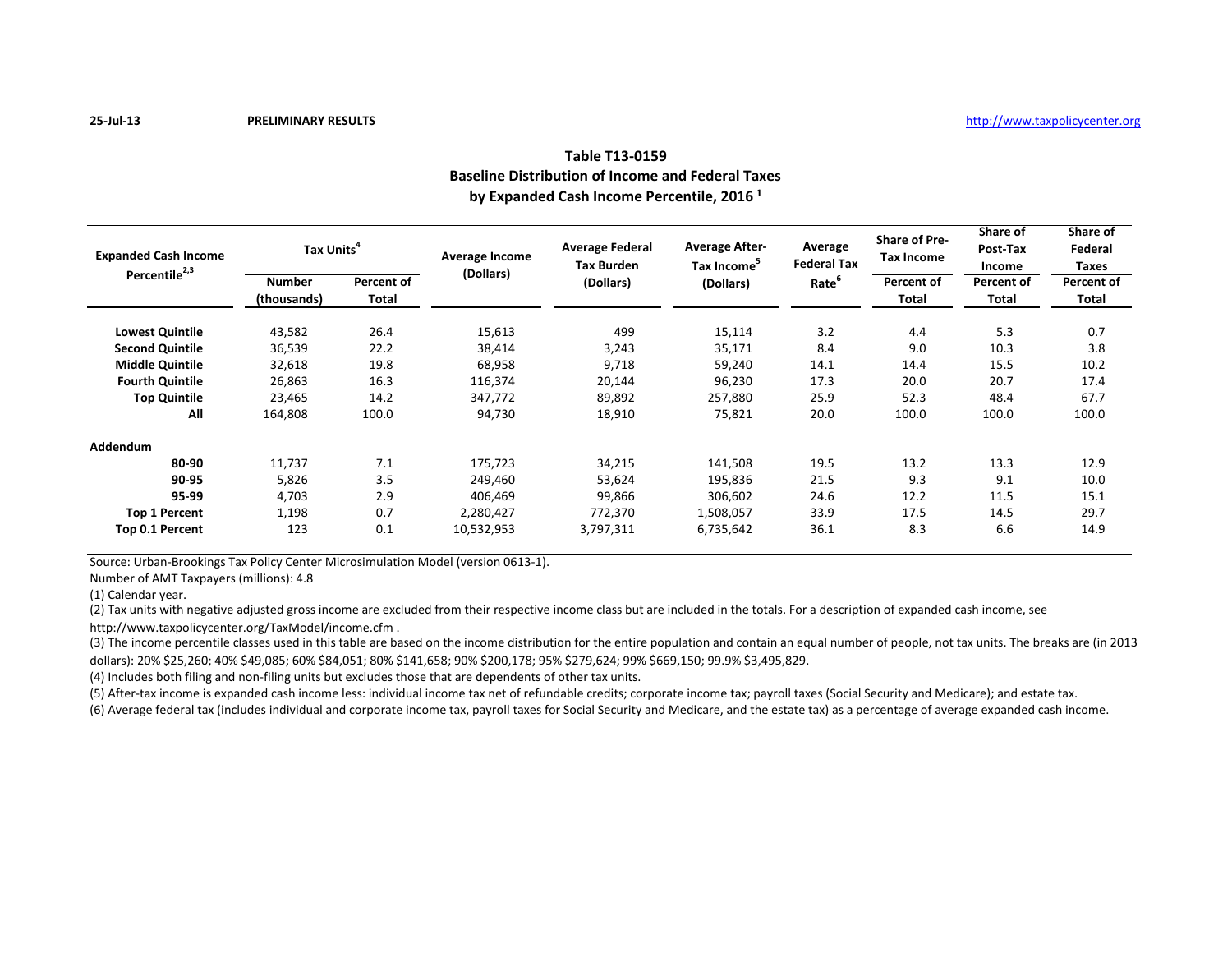# **Table T13-0159 Baseline Distribution of Income and Federal Taxes** by Expanded Cash Income Percentile, 2017<sup>1</sup>

| <b>Expanded Cash Income</b> | Tax Units <sup>4</sup> |              | Average Income | <b>Average Federal</b><br><b>Tax Burden</b> | <b>Average After-</b><br>Tax Income <sup>5</sup> | Average<br><b>Federal Tax</b> | <b>Share of Pre-</b><br><b>Tax Income</b> | Share of<br>Post-Tax<br>Income | Share of<br>Federal<br>Taxes |
|-----------------------------|------------------------|--------------|----------------|---------------------------------------------|--------------------------------------------------|-------------------------------|-------------------------------------------|--------------------------------|------------------------------|
| Percentile <sup>2,3</sup>   | <b>Number</b>          | Percent of   | (Dollars)      | (Dollars)                                   | (Dollars)                                        | Rate <sup>b</sup>             | Percent of                                | Percent of                     | Percent of                   |
|                             | (thousands)            | <b>Total</b> |                |                                             |                                                  |                               | <b>Total</b>                              | <b>Total</b>                   | Total                        |
| <b>Lowest Quintile</b>      | 43,919                 | 26.5         | 16,165         | 540                                         | 15,625                                           | 3.3                           | 4.3                                       | 5.2                            | 0.7                          |
| <b>Second Quintile</b>      | 36,495                 | 22.0         | 39,675         | 3,317                                       | 36,358                                           | 8.4                           | 8.8                                       | 10.1                           | 3.6                          |
| <b>Middle Quintile</b>      | 32,881                 | 19.8         | 71,667         | 10,189                                      | 61,478                                           | 14.2                          | 14.2                                      | 15.3                           | 10.0                         |
| <b>Fourth Quintile</b>      | 27,121                 | 16.4         | 121,113        | 21,100                                      | 100,013                                          | 17.4                          | 19.9                                      | 20.5                           | 17.2                         |
| <b>Top Quintile</b>         | 23,696                 | 14.3         | 369,145        | 95,960                                      | 273,185                                          | 26.0                          | 52.9                                      | 49.0                           | 68.2                         |
| All                         | 165,845                | 100.0        | 99,752         | 20,112                                      | 79,640                                           | 20.2                          | 100.0                                     | 100.0                          | 100.0                        |
| Addendum                    |                        |              |                |                                             |                                                  |                               |                                           |                                |                              |
| 80-90                       | 11,859                 | 7.2          | 185,490        | 36,512                                      | 148,978                                          | 19.7                          | 13.3                                      | 13.4                           | 13.0                         |
| 90-95                       | 5,880                  | 3.6          | 263,811        | 57,383                                      | 206,428                                          | 21.8                          | 9.4                                       | 9.2                            | 10.1                         |
| 95-99                       | 4,748                  | 2.9          | 429,468        | 106,122                                     | 323,346                                          | 24.7                          | 12.3                                      | 11.6                           | 15.1                         |
| <b>Top 1 Percent</b>        | 1,209                  | 0.7          | 2,446,798      | 827,072                                     | 1,619,726                                        | 33.8                          | 17.9                                      | 14.8                           | 30.0                         |
| Top 0.1 Percent             | 124                    | 0.1          | 11,382,859     | 4,083,022                                   | 7,299,838                                        | 35.9                          | 8.5                                       | 6.9                            | 15.2                         |

Source: Urban-Brookings Tax Policy Center Microsimulation Model (version 0613-1).

Number of AMT Taxpayers (millions): 5.1

(1) Calendar year.

(2) Tax units with negative adjusted gross income are excluded from their respective income class but are included in the totals. For a description of expanded cash income, see

http://www.taxpolicycenter.org/TaxModel/income.cfm .

(3) The income percentile classes used in this table are based on the income distribution for the entire population and contain an equal number of people, not tax units. The breaks are (in 2013 dollars): 20% \$25,563; 40% \$49,759; 60% \$85,453; 80% \$144,991; 90% \$208,462; 95% \$287,955; 99% \$689,755; 99.9% \$3,675,486.

(4) Includes both filing and non-filing units but excludes those that are dependents of other tax units.

(5) After-tax income is expanded cash income less: individual income tax net of refundable credits; corporate income tax; payroll taxes (Social Security and Medicare); and estate tax.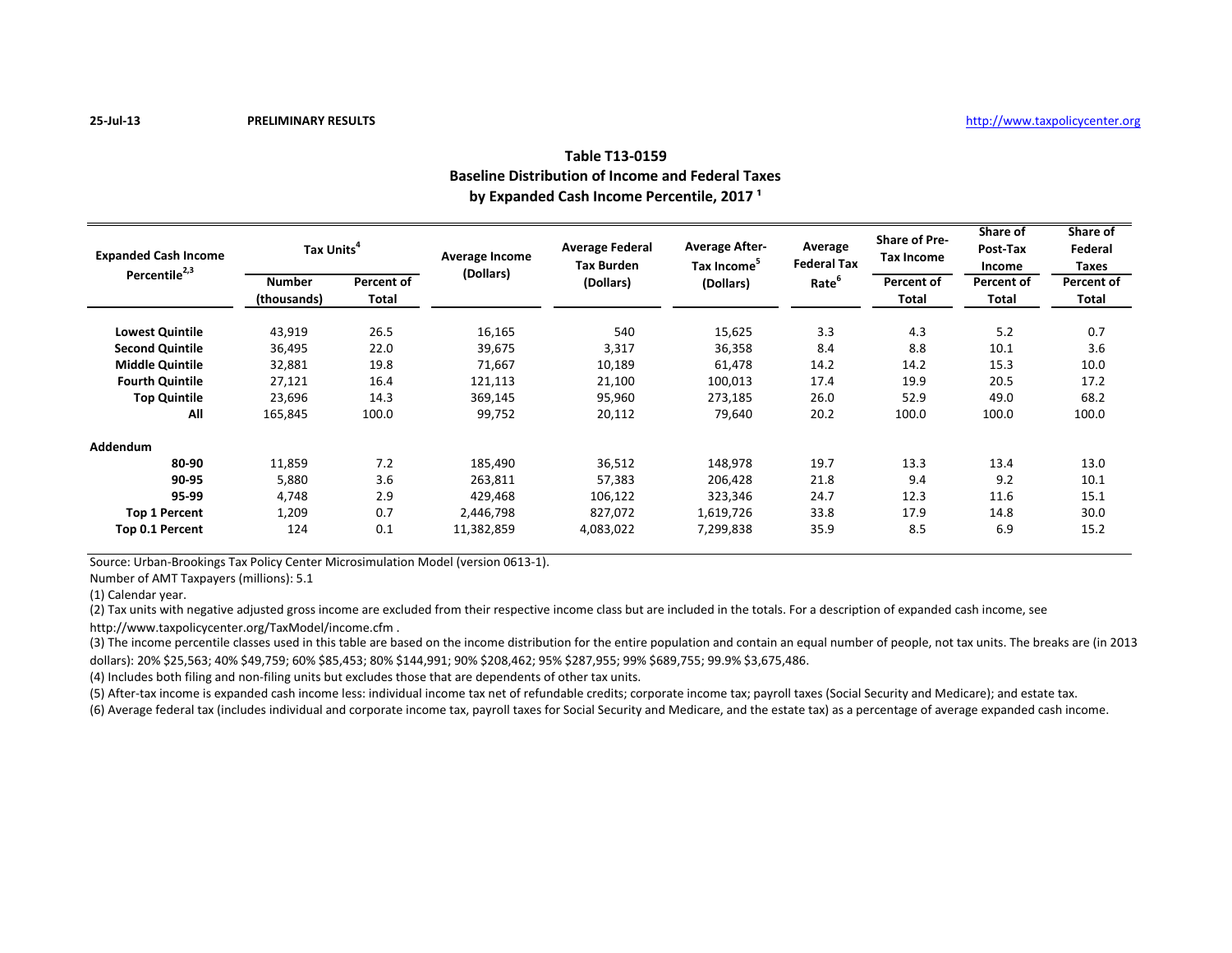# **Table T13-0159 Baseline Distribution of Income and Federal Taxes** by Expanded Cash Income Percentile, 2018<sup>1</sup>

| <b>Expanded Cash Income</b> | Tax Units <sup>4</sup> |              | Average Income | <b>Average Federal</b><br><b>Tax Burden</b> | <b>Average After-</b><br>Tax Income <sup>5</sup> | Average<br><b>Federal Tax</b> | <b>Share of Pre-</b><br>Tax Income | Share of<br>Post-Tax<br>Income | Share of<br>Federal<br>Taxes |
|-----------------------------|------------------------|--------------|----------------|---------------------------------------------|--------------------------------------------------|-------------------------------|------------------------------------|--------------------------------|------------------------------|
| Percentile <sup>2,3</sup>   | <b>Number</b>          | Percent of   | (Dollars)      | (Dollars)                                   | (Dollars)                                        | Rate <sup>b</sup>             | Percent of                         | Percent of                     | Percent of                   |
|                             | (thousands)            | <b>Total</b> |                |                                             |                                                  |                               | <b>Total</b>                       | <b>Total</b>                   | Total                        |
| <b>Lowest Quintile</b>      | 43,975                 | 26.4         | 16,781         | 759                                         | 16,023                                           | 4.5                           | 4.3                                | 5.1                            | 1.0                          |
| <b>Second Quintile</b>      | 36,549                 | 21.9         | 40,869         | 3,527                                       | 37,342                                           | 8.6                           | 8.6                                | 9.9                            | 3.7                          |
| <b>Middle Quintile</b>      | 33,285                 | 19.9         | 74,074         | 10,711                                      | 63,363                                           | 14.5                          | 14.2                               | 15.2                           | 10.1                         |
| <b>Fourth Quintile</b>      | 27,399                 | 16.4         | 125,655        | 21,970                                      | 103,684                                          | 17.5                          | 19.8                               | 20.5                           | 17.1                         |
| <b>Top Quintile</b>         | 23,954                 | 14.4         | 385,686        | 100,139                                     | 285,547                                          | 26.0                          | 53.2                               | 49.4                           | 68.0                         |
| All                         | 166,908                | 100.0        | 104,112        | 21,146                                      | 82,966                                           | 20.3                          | 100.0                              | 100.0                          | 100.0                        |
| Addendum                    |                        |              |                |                                             |                                                  |                               |                                    |                                |                              |
| 80-90                       | 11,983                 | 7.2          | 193,247        | 38,346                                      | 154,900                                          | 19.8                          | 13.3                               | 13.4                           | 13.0                         |
| 90-95                       | 5,954                  | 3.6          | 274,547        | 59,871                                      | 214,677                                          | 21.8                          | 9.4                                | 9.2                            | 10.1                         |
| 95-99                       | 4,796                  | 2.9          | 447,069        | 110,318                                     | 336,751                                          | 24.7                          | 12.3                               | 11.7                           | 15.0                         |
| <b>Top 1 Percent</b>        | 1,220                  | 0.7          | 2,577,467      | 863,761                                     | 1,713,706                                        | 33.5                          | 18.1                               | 15.1                           | 29.9                         |
| Top 0.1 Percent             | 125                    | 0.1          | 11,931,764     | 4,232,749                                   | 7,699,015                                        | 35.5                          | 8.6                                | 7.0                            | 15.0                         |

Source: Urban-Brookings Tax Policy Center Microsimulation Model (version 0613-1).

Number of AMT Taxpayers (millions): 5.4

(1) Calendar year.

(2) Tax units with negative adjusted gross income are excluded from their respective income class but are included in the totals. For a description of expanded cash income, see

http://www.taxpolicycenter.org/TaxModel/income.cfm .

(3) The income percentile classes used in this table are based on the income distribution for the entire population and contain an equal number of people, not tax units. The breaks are (in 2013 dollars): 20% \$25,854; 40% \$50,153; 60% \$86,471; 80% \$147,237; 90% \$213,334; 95% \$292,357; 99% \$705,979; 99.9% \$3,826,472.

(4) Includes both filing and non-filing units but excludes those that are dependents of other tax units.

(5) After-tax income is expanded cash income less: individual income tax net of refundable credits; corporate income tax; payroll taxes (Social Security and Medicare); and estate tax.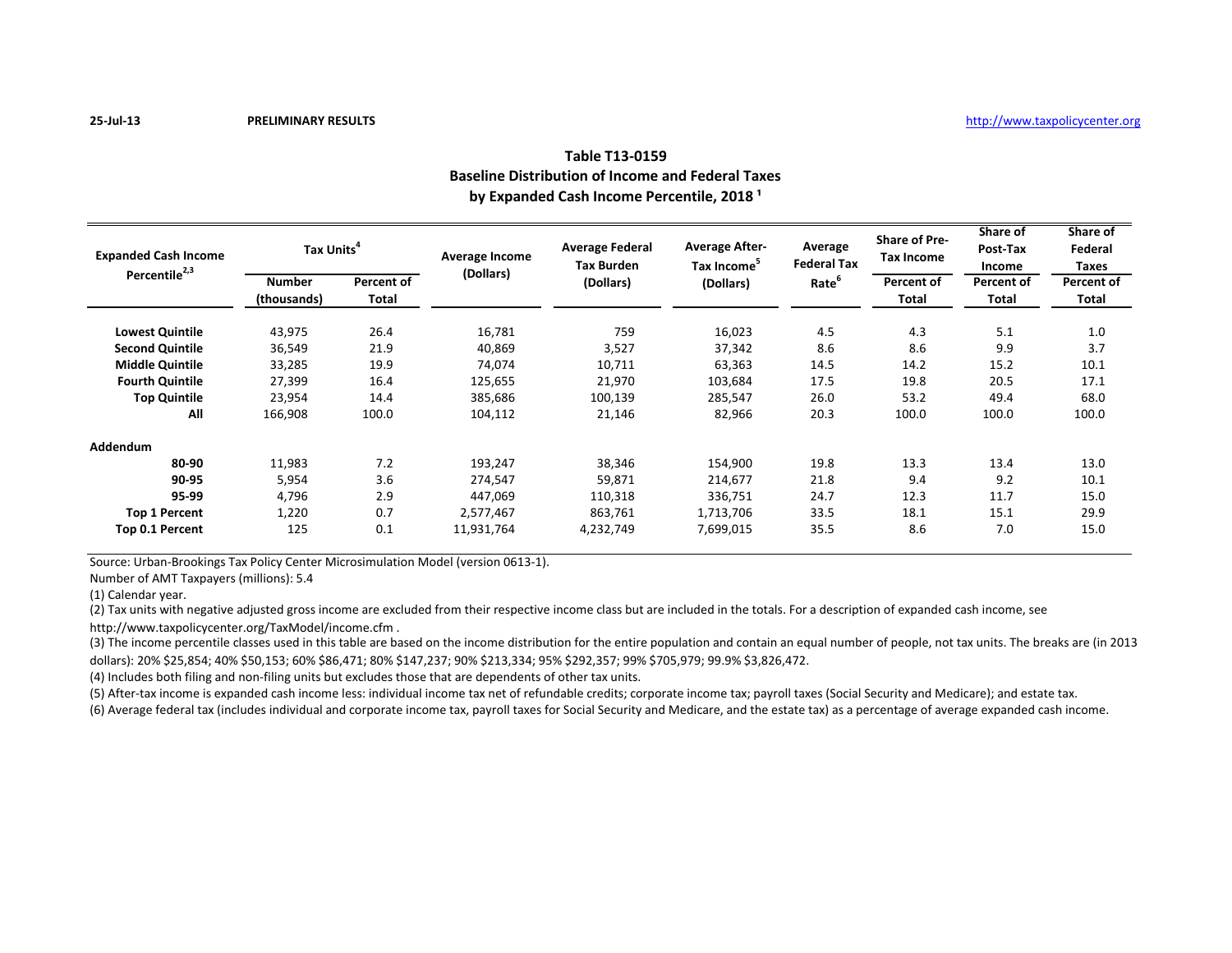# **Table T13-0159 Baseline Distribution of Income and Federal Taxes** by Expanded Cash Income Percentile, 2019<sup>1</sup>

| <b>Expanded Cash Income</b><br>Percentile <sup>2,3</sup> | Tax Units <sup>4</sup> |              | Average Income | <b>Average Federal</b><br><b>Tax Burden</b> | <b>Average After-</b><br>Tax Income <sup>5</sup> | Average<br><b>Federal Tax</b> | <b>Share of Pre-</b><br>Tax Income | Share of<br>Post-Tax<br>Income | Share of<br>Federal<br>Taxes |
|----------------------------------------------------------|------------------------|--------------|----------------|---------------------------------------------|--------------------------------------------------|-------------------------------|------------------------------------|--------------------------------|------------------------------|
|                                                          | <b>Number</b>          | Percent of   | (Dollars)      | (Dollars)                                   | (Dollars)                                        | Rate <sup>b</sup>             | Percent of                         | Percent of                     | Percent of                   |
|                                                          | (thousands)            | <b>Total</b> |                |                                             |                                                  |                               | <b>Total</b>                       | <b>Total</b>                   | Total                        |
| <b>Lowest Quintile</b>                                   | 43,961                 | 26.2         | 17,361         | 770                                         | 16,591                                           | 4.4                           | 4.2                                | 5.0                            | 0.9                          |
| <b>Second Quintile</b>                                   | 36,686                 | 21.8         | 42,190         | 3,576                                       | 38,614                                           | 8.5                           | 8.5                                | 9.7                            | 3.6                          |
| <b>Middle Quintile</b>                                   | 33,742                 | 20.1         | 76,824         | 11,128                                      | 65,696                                           | 14.5                          | 14.2                               | 15.2                           | 10.2                         |
| <b>Fourth Quintile</b>                                   | 27,649                 | 16.5         | 130,616        | 22,690                                      | 107,926                                          | 17.4                          | 19.8                               | 20.5                           | 17.0                         |
| <b>Top Quintile</b>                                      | 24,218                 | 14.4         | 401,069        | 103,465                                     | 297,603                                          | 25.8                          | 53.3                               | 49.6                           | 68.0                         |
| All                                                      | 167,995                | 100.0        | 108,485        | 21,926                                      | 86,559                                           | 20.2                          | 100.0                              | 100.0                          | 100.0                        |
| Addendum                                                 |                        |              |                |                                             |                                                  |                               |                                    |                                |                              |
| 80-90                                                    | 12,148                 | 7.2          | 200,690        | 39,577                                      | 161,112                                          | 19.7                          | 13.4                               | 13.5                           | 13.1                         |
| 90-95                                                    | 6,003                  | 3.6          | 285,144        | 61,830                                      | 223,314                                          | 21.7                          | 9.4                                | 9.2                            | 10.1                         |
| 95-99                                                    | 4,834                  | 2.9          | 463,497        | 113,711                                     | 349,786                                          | 24.5                          | 12.3                               | 11.6                           | 14.9                         |
| <b>Top 1 Percent</b>                                     | 1,233                  | 0.7          | 2,695,249      | 895,567                                     | 1,799,681                                        | 33.2                          | 18.2                               | 15.3                           | 30.0                         |
| Top 0.1 Percent                                          | 126                    | 0.1          | 12,362,718     | 4,341,337                                   | 8,021,381                                        | 35.1                          | 8.6                                | 7.0                            | 14.9                         |

Source: Urban-Brookings Tax Policy Center Microsimulation Model (version 0613-1).

Number of AMT Taxpayers (millions): 5.6

(1) Calendar year.

(2) Tax units with negative adjusted gross income are excluded from their respective income class but are included in the totals. For a description of expanded cash income, see

http://www.taxpolicycenter.org/TaxModel/income.cfm .

(3) The income percentile classes used in this table are based on the income distribution for the entire population and contain an equal number of people, not tax units. The breaks are (in 2013 dollars): 20% \$25,992; 40% \$50,794; 60% \$87,962; 80% \$149,369; 90% \$216,917; 95% \$296,295; 99% \$719,296; 99.9% \$3,986,021.

(4) Includes both filing and non-filing units but excludes those that are dependents of other tax units.

(5) After-tax income is expanded cash income less: individual income tax net of refundable credits; corporate income tax; payroll taxes (Social Security and Medicare); and estate tax.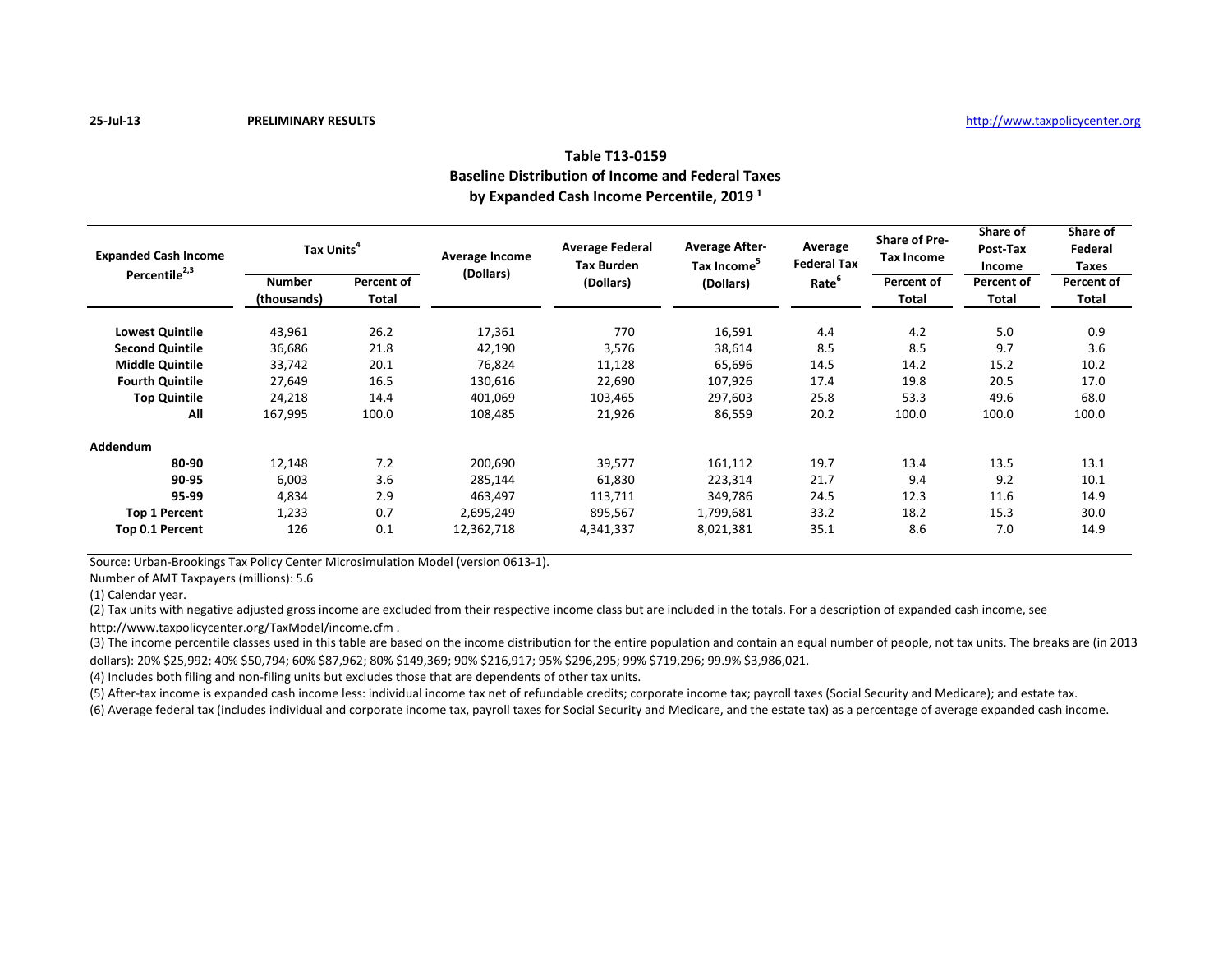# **Table T13-0159 Baseline Distribution of Income and Federal Taxes** by Expanded Cash Income Percentile, 2020<sup>1</sup>

| <b>Expanded Cash Income</b> | Tax Units <sup>4</sup> |              | Average Income | <b>Average Federal</b><br><b>Tax Burden</b> | <b>Average After-</b><br>Tax Income <sup>5</sup> | Average<br><b>Federal Tax</b> | <b>Share of Pre-</b><br>Tax Income | Share of<br>Post-Tax<br>Income | Share of<br>Federal<br>Taxes |
|-----------------------------|------------------------|--------------|----------------|---------------------------------------------|--------------------------------------------------|-------------------------------|------------------------------------|--------------------------------|------------------------------|
| Percentile <sup>2,3</sup>   | <b>Number</b>          | Percent of   | (Dollars)      | (Dollars)                                   | (Dollars)                                        | Rate <sup>b</sup>             | Percent of                         | Percent of                     | Percent of                   |
|                             | (thousands)            | <b>Total</b> |                |                                             |                                                  |                               | <b>Total</b>                       | <b>Total</b>                   | Total                        |
| <b>Lowest Quintile</b>      | 44,070                 | 26.1         | 18,011         | 803                                         | 17,208                                           | 4.5                           | 4.2                                | 5.0                            | 0.9                          |
| <b>Second Quintile</b>      | 36,806                 | 21.8         | 43,745         | 3,666                                       | 40,080                                           | 8.4                           | 8.4                                | 9.7                            | 3.5                          |
| <b>Middle Quintile</b>      | 34,160                 | 20.2         | 79,789         | 11,621                                      | 68,168                                           | 14.6                          | 14.3                               | 15.3                           | 10.3                         |
| <b>Fourth Quintile</b>      | 27,872                 | 16.5         | 135,708        | 23,485                                      | 112,223                                          | 17.3                          | 19.8                               | 20.5                           | 17.0                         |
| <b>Top Quintile</b>         | 24,466                 | 14.5         | 417,298        | 107,383                                     | 309,916                                          | 25.7                          | 53.4                               | 49.7                           | 68.1                         |
| All                         | 169,104                | 100.0        | 113,043        | 22,820                                      | 90,223                                           | 20.2                          | 100.0                              | 100.0                          | 100.0                        |
| Addendum                    |                        |              |                |                                             |                                                  |                               |                                    |                                |                              |
| 80-90                       | 12,317                 | 7.3          | 208,585        | 41,036                                      | 167,550                                          | 19.7                          | 13.4                               | 13.5                           | 13.1                         |
| 90-95                       | 6,037                  | 3.6          | 295,369        | 63,836                                      | 231,532                                          | 21.6                          | 9.3                                | 9.2                            | 10.0                         |
| 95-99                       | 4,868                  | 2.9          | 479,947        | 117,428                                     | 362,519                                          | 24.5                          | 12.2                               | 11.6                           | 14.8                         |
| <b>Top 1 Percent</b>        | 1,243                  | 0.7          | 2,831,297      | 936,642                                     | 1,894,654                                        | 33.1                          | 18.4                               | 15.4                           | 30.2                         |
| Top 0.1 Percent             | 127                    | 0.1          | 12,867,969     | 4,493,713                                   | 8,374,257                                        | 34.9                          | 8.6                                | 7.0                            | 14.8                         |

Source: Urban-Brookings Tax Policy Center Microsimulation Model (version 0613-1).

Number of AMT Taxpayers (millions): 5.7

(1) Calendar year.

(2) Tax units with negative adjusted gross income are excluded from their respective income class but are included in the totals. For a description of expanded cash income, see

http://www.taxpolicycenter.org/TaxModel/income.cfm .

(3) The income percentile classes used in this table are based on the income distribution for the entire population and contain an equal number of people, not tax units. The breaks are (in 2013 dollars): 20% \$26,272; 40% \$51,578; 60% \$89,462; 80% \$151,526; 90% \$220,644; 95% \$298,828; 99% \$737,326; 99.9% \$4,171,774.

(4) Includes both filing and non-filing units but excludes those that are dependents of other tax units.

(5) After-tax income is expanded cash income less: individual income tax net of refundable credits; corporate income tax; payroll taxes (Social Security and Medicare); and estate tax.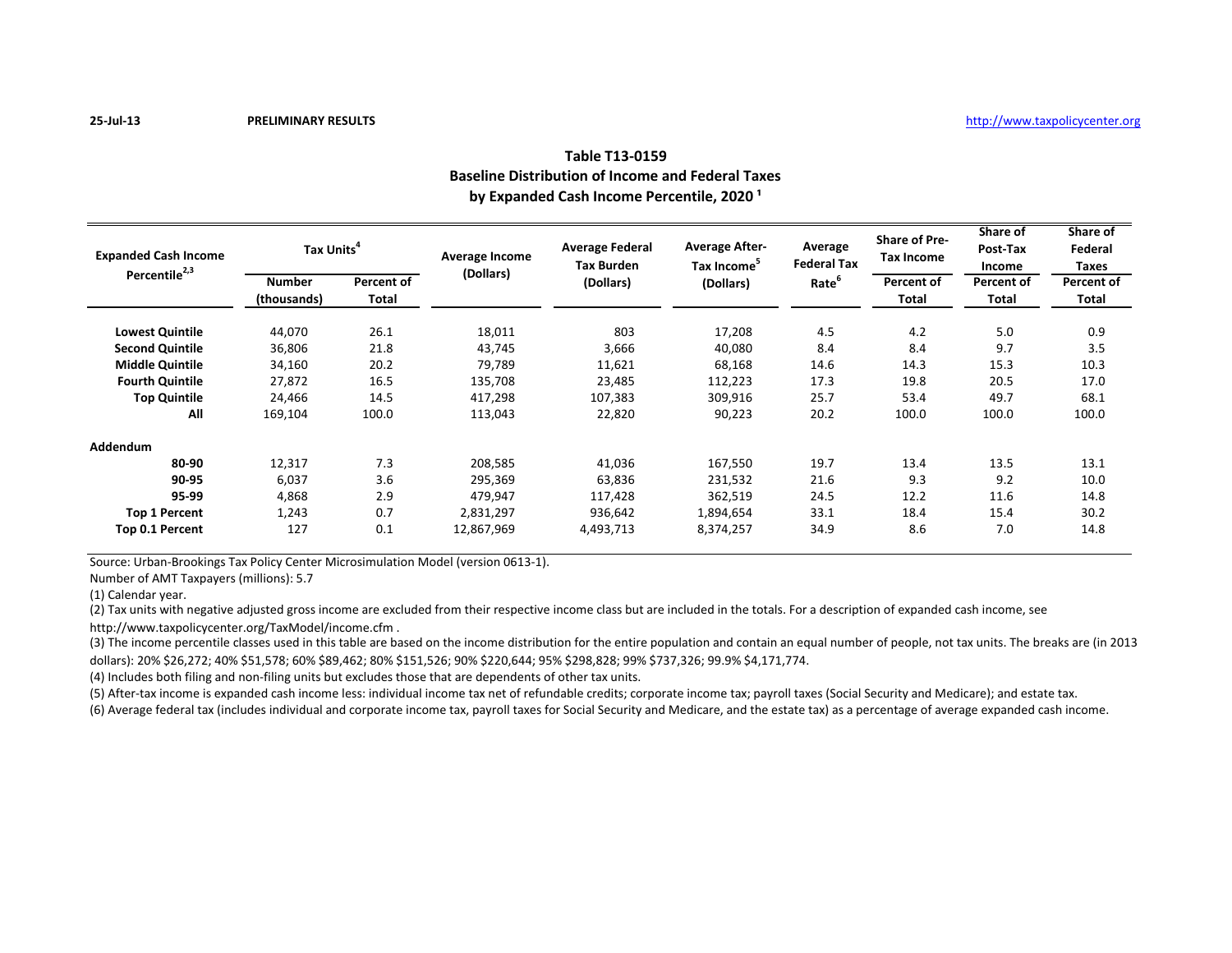# **Table T13-0159 Baseline Distribution of Income and Federal Taxes** by Expanded Cash Income Percentile, 2021<sup>1</sup>

| <b>Expanded Cash Income</b><br>Percentile <sup>2,3</sup> | Tax Units <sup>4</sup> |              | Average Income | <b>Average Federal</b><br><b>Tax Burden</b> | <b>Average After-</b><br>Tax Income <sup>5</sup> | Average<br><b>Federal Tax</b> | <b>Share of Pre-</b><br>Tax Income | Share of<br>Post-Tax<br>Income | Share of<br>Federal<br>Taxes |
|----------------------------------------------------------|------------------------|--------------|----------------|---------------------------------------------|--------------------------------------------------|-------------------------------|------------------------------------|--------------------------------|------------------------------|
|                                                          | <b>Number</b>          | Percent of   | (Dollars)      | (Dollars)                                   | (Dollars)                                        | Rate <sup>b</sup>             | Percent of                         | Percent of                     | Percent of                   |
|                                                          | (thousands)            | <b>Total</b> |                |                                             |                                                  |                               | <b>Total</b>                       | <b>Total</b>                   | Total                        |
| <b>Lowest Quintile</b>                                   | 44,229                 | 26.0         | 18,661         | 840                                         | 17,821                                           | 4.5                           | 4.1                                | 4.9                            | 0.9                          |
| <b>Second Quintile</b>                                   | 37,013                 | 21.7         | 45,334         | 3.778                                       | 41,556                                           | 8.3                           | 8.4                                | 9.6                            | 3.5                          |
| <b>Middle Quintile</b>                                   | 34,572                 | 20.3         | 82,991         | 12,150                                      | 70,841                                           | 14.6                          | 14.3                               | 15.3                           | 10.4                         |
| <b>Fourth Quintile</b>                                   | 28,013                 | 16.5         | 141,077        | 24,368                                      | 116,709                                          | 17.3                          | 19.7                               | 20.5                           | 16.9                         |
| <b>Top Quintile</b>                                      | 24,689                 | 14.5         | 433,992        | 111,521                                     | 322,471                                          | 25.7                          | 53.5                               | 49.8                           | 68.1                         |
| All                                                      | 170,232                | 100.0        | 117,661        | 23,750                                      | 93,911                                           | 20.2                          | 100.0                              | 100.0                          | 100.0                        |
| Addendum                                                 |                        |              |                |                                             |                                                  |                               |                                    |                                |                              |
| 80-90                                                    | 12,477                 | 7.3          | 216,617        | 42,497                                      | 174,120                                          | 19.6                          | 13.5                               | 13.6                           | 13.1                         |
| 90-95                                                    | 6,045                  | 3.6          | 305,572        | 65,818                                      | 239,754                                          | 21.5                          | 9.2                                | 9.1                            | 9.8                          |
| 95-99                                                    | 4,909                  | 2.9          | 495,932        | 121,117                                     | 374,815                                          | 24.4                          | 12.2                               | 11.5                           | 14.7                         |
| <b>Top 1 Percent</b>                                     | 1,258                  | 0.7          | 2,965,079      | 978,193                                     | 1,986,886                                        | 33.0                          | 18.6                               | 15.6                           | 30.4                         |
| Top 0.1 Percent                                          | 128                    | 0.1          | 13,391,878     | 4,659,408                                   | 8,732,470                                        | 34.8                          | 8.6                                | 7.0                            | 14.8                         |

Source: Urban-Brookings Tax Policy Center Microsimulation Model (version 0613-1).

Number of AMT Taxpayers (millions): 5.8

(1) Calendar year.

(2) Tax units with negative adjusted gross income are excluded from their respective income class but are included in the totals. For a description of expanded cash income, see

http://www.taxpolicycenter.org/TaxModel/income.cfm .

(3) The income percentile classes used in this table are based on the income distribution for the entire population and contain an equal number of people, not tax units. The breaks are (in 2013 dollars): 20% \$26,483; 40% \$52,434; 60% \$91,073; 80% \$153,374; 90% \$224,116; 95% \$301,045; 99% \$752,370; 99.9% \$4,387,522.

(4) Includes both filing and non-filing units but excludes those that are dependents of other tax units.

(5) After-tax income is expanded cash income less: individual income tax net of refundable credits; corporate income tax; payroll taxes (Social Security and Medicare); and estate tax.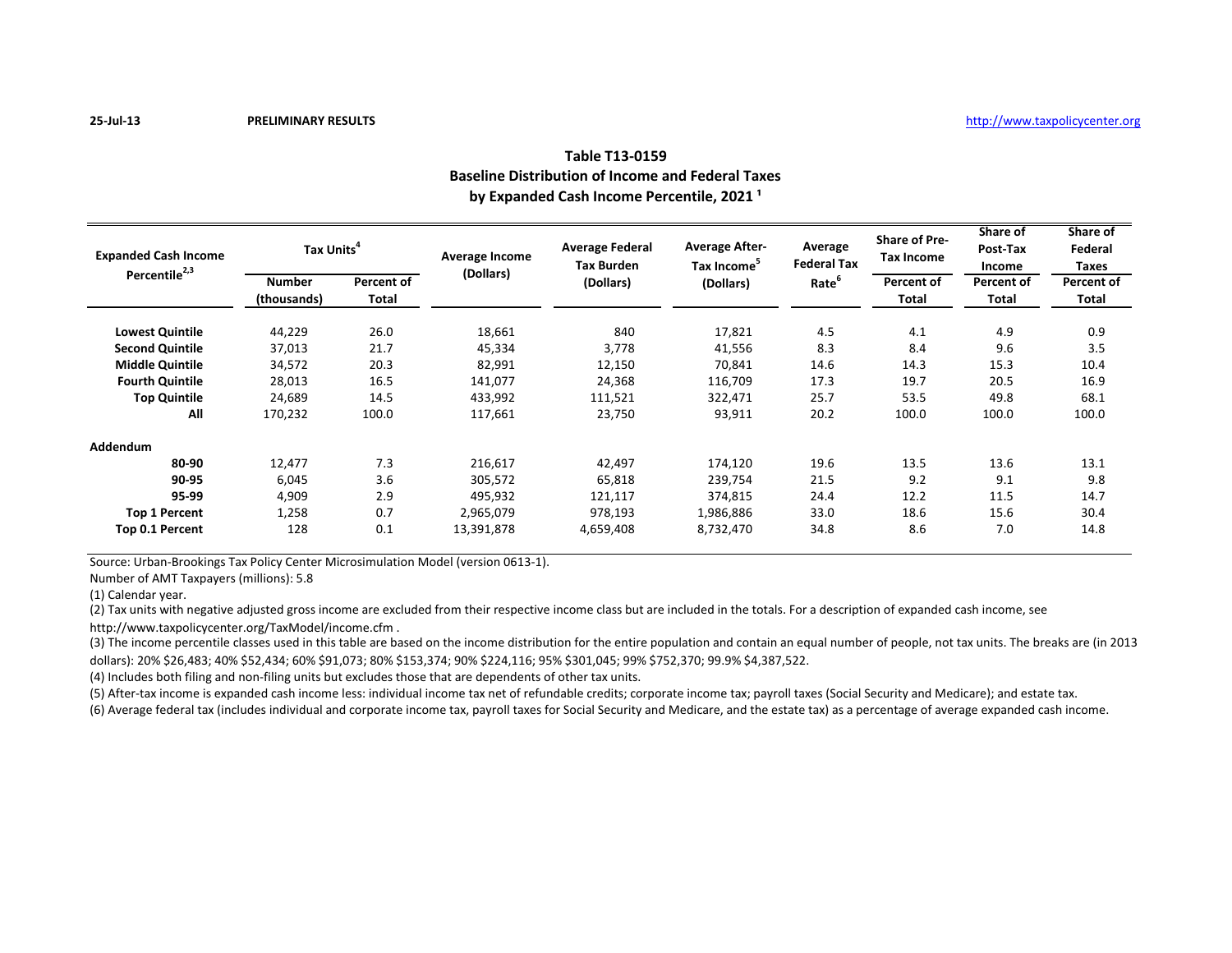# **Table T13-0159 Baseline Distribution of Income and Federal Taxes** by Expanded Cash Income Percentile, 2022<sup>1</sup>

| <b>Expanded Cash Income</b><br>Percentile <sup>2,3</sup> | Tax Units <sup>4</sup> |              | Average Income | <b>Average Federal</b><br><b>Tax Burden</b> | <b>Average After-</b><br>Tax Income <sup>5</sup> | Average<br><b>Federal Tax</b> | <b>Share of Pre-</b><br>Tax Income | Share of<br>Post-Tax<br>Income | Share of<br>Federal<br>Taxes |
|----------------------------------------------------------|------------------------|--------------|----------------|---------------------------------------------|--------------------------------------------------|-------------------------------|------------------------------------|--------------------------------|------------------------------|
|                                                          | <b>Number</b>          | Percent of   | (Dollars)      | (Dollars)                                   | (Dollars)                                        | Rate <sup>b</sup>             | Percent of                         | Percent of                     | Percent of                   |
|                                                          | (thousands)            | <b>Total</b> |                |                                             |                                                  |                               | <b>Total</b>                       | <b>Total</b>                   | Total                        |
| <b>Lowest Quintile</b>                                   | 44,324                 | 25.9         | 19,346         | 880                                         | 18,466                                           | 4.6                           | 4.1                                | 4.9                            | 0.9                          |
| <b>Second Quintile</b>                                   | 37,308                 | 21.8         | 47,090         | 3,940                                       | 43,150                                           | 8.4                           | 8.4                                | 9.6                            | 3.5                          |
| <b>Middle Quintile</b>                                   | 34,973                 | 20.4         | 86,461         | 12,741                                      | 73,720                                           | 14.7                          | 14.4                               | 15.4                           | 10.5                         |
| <b>Fourth Quintile</b>                                   | 28,141                 | 16.4         | 146,877        | 25,334                                      | 121,543                                          | 17.3                          | 19.7                               | 20.4                           | 16.8                         |
| <b>Top Quintile</b>                                      | 24,935                 | 14.6         | 451,414        | 115.870                                     | 335,543                                          | 25.7                          | 53.6                               | 49.9                           | 68.1                         |
| All                                                      | 171,379                | 100.0        | 122,589        | 24,760                                      | 97,828                                           | 20.2                          | 100.0                              | 100.0                          | 100.0                        |
| Addendum                                                 |                        |              |                |                                             |                                                  |                               |                                    |                                |                              |
| 80-90                                                    | 12,636                 | 7.4          | 225,052        | 43,967                                      | 181,086                                          | 19.5                          | 13.5                               | 13.7                           | 13.1                         |
| 90-95                                                    | 6,084                  | 3.6          | 316,515        | 68,106                                      | 248,409                                          | 21.5                          | 9.2                                | 9.0                            | 9.8                          |
| 95-99                                                    | 4,944                  | 2.9          | 513,181        | 125,058                                     | 388,123                                          | 24.4                          | 12.1                               | 11.5                           | 14.6                         |
| <b>Top 1 Percent</b>                                     | 1,271                  | 0.7          | 3,107,852      | 1,023,802                                   | 2,084,050                                        | 32.9                          | 18.8                               | 15.8                           | 30.7                         |
| Top 0.1 Percent                                          | 129                    | 0.1          | 13,932,317     | 4,838,691                                   | 9,093,626                                        | 34.7                          | 8.6                                | 7.0                            | 14.7                         |

Source: Urban-Brookings Tax Policy Center Microsimulation Model (version 0613-1).

Number of AMT Taxpayers (millions): 6

(1) Calendar year.

(2) Tax units with negative adjusted gross income are excluded from their respective income class but are included in the totals. For a description of expanded cash income, see

http://www.taxpolicycenter.org/TaxModel/income.cfm .

(3) The income percentile classes used in this table are based on the income distribution for the entire population and contain an equal number of people, not tax units. The breaks are (in 2013 dollars): 20% \$26,672; 40% \$53,451; 60% \$93,142; 80% \$155,268; 90% \$227,811; 95% \$303,865; 99% \$766,154; 99.9% \$4,601,617.

(4) Includes both filing and non-filing units but excludes those that are dependents of other tax units.

(5) After-tax income is expanded cash income less: individual income tax net of refundable credits; corporate income tax; payroll taxes (Social Security and Medicare); and estate tax.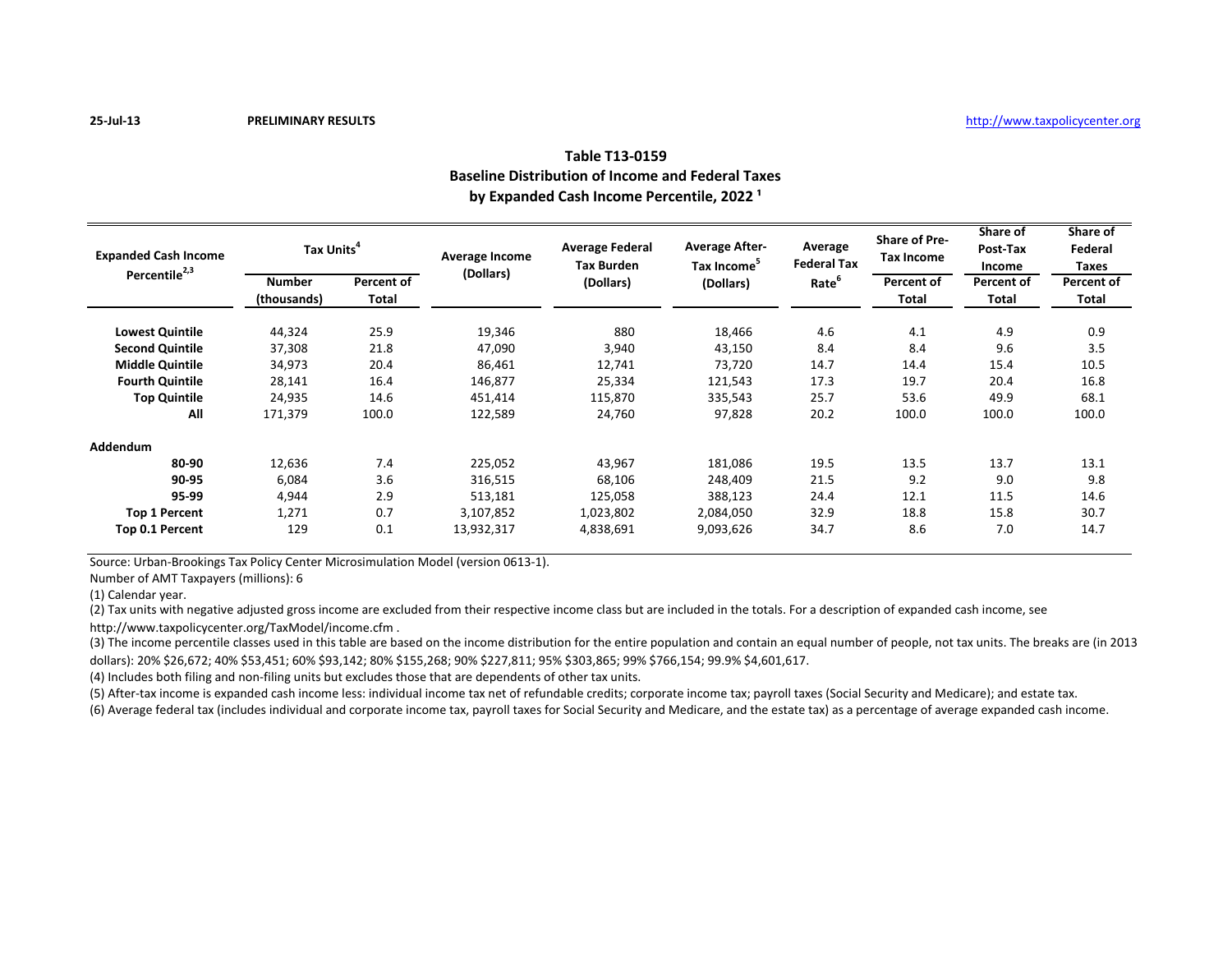# **Table T13-0159 Baseline Distribution of Income and Federal Taxes** by Expanded Cash Income Percentile, 2023<sup>1</sup>

| <b>Expanded Cash Income</b><br>Percentile <sup>2,3</sup> | Tax Units <sup>4</sup> |              | Average Income | <b>Average Federal</b><br><b>Tax Burden</b> | <b>Average After-</b><br>Tax Income <sup>5</sup> | Average<br><b>Federal Tax</b> | <b>Share of Pre-</b><br>Tax Income | Share of<br>Post-Tax<br>Income | Share of<br>Federal<br>Taxes |
|----------------------------------------------------------|------------------------|--------------|----------------|---------------------------------------------|--------------------------------------------------|-------------------------------|------------------------------------|--------------------------------|------------------------------|
|                                                          | <b>Number</b>          | Percent of   | (Dollars)      | (Dollars)                                   | (Dollars)                                        | Rate <sup>b</sup>             | Percent of                         | Percent of                     | Percent of                   |
|                                                          | (thousands)            | <b>Total</b> |                |                                             |                                                  |                               | <b>Total</b>                       | <b>Total</b>                   | Total                        |
| <b>Lowest Quintile</b>                                   | 44,500                 | 25.8         | 19,943         | 902                                         | 19,041                                           | 4.5                           | 4.0                                | 4.8                            | 0.9                          |
| <b>Second Quintile</b>                                   | 37,598                 | 21.8         | 48,962         | 4,195                                       | 44,767                                           | 8.6                           | 8.4                                | 9.6                            | 3.5                          |
| <b>Middle Quintile</b>                                   | 35,272                 | 20.4         | 90,176         | 13,379                                      | 76,797                                           | 14.8                          | 14.5                               | 15.4                           | 10.6                         |
| <b>Fourth Quintile</b>                                   | 28,346                 | 16.4         | 152,357        | 26,244                                      | 126,113                                          | 17.2                          | 19.6                               | 20.4                           | 16.7                         |
| <b>Top Quintile</b>                                      | 25,147                 | 14.6         | 468,910        | 120,364                                     | 348,546                                          | 25.7                          | 53.6                               | 50.0                           | 68.0                         |
| All                                                      | 172,542                | 100.0        | 127,451        | 25,790                                      | 101,661                                          | 20.2                          | 100.0                              | 100.0                          | 100.0                        |
| Addendum                                                 |                        |              |                |                                             |                                                  |                               |                                    |                                |                              |
| 80-90                                                    | 12,783                 | 7.4          | 232,985        | 45,380                                      | 187,604                                          | 19.5                          | 13.5                               | 13.7                           | 13.0                         |
| 90-95                                                    | 6,110                  | 3.5          | 326,077        | 69,917                                      | 256,161                                          | 21.4                          | 9.1                                | 8.9                            | 9.6                          |
| 95-99                                                    | 4,970                  | 2.9          | 529,322        | 128,653                                     | 400,669                                          | 24.3                          | 12.0                               | 11.4                           | 14.4                         |
| <b>Top 1 Percent</b>                                     | 1,284                  | 0.7          | 3,263,234      | 1,074,744                                   | 2,188,490                                        | 32.9                          | 19.1                               | 16.0                           | 31.0                         |
| Top 0.1 Percent                                          | 130                    | 0.1          | 14,515,561     | 5,041,433                                   | 9,474,128                                        | 34.7                          | 8.6                                | 7.0                            | 14.7                         |

Source: Urban-Brookings Tax Policy Center Microsimulation Model (version 0613-1).

Number of AMT Taxpayers (millions): 6.1

(1) Calendar year.

(2) Tax units with negative adjusted gross income are excluded from their respective income class but are included in the totals. For a description of expanded cash income, see

http://www.taxpolicycenter.org/TaxModel/income.cfm .

(3) The income percentile classes used in this table are based on the income distribution for the entire population and contain an equal number of people, not tax units. The breaks are (in 2013 dollars): 20% \$26,827; 40% \$54,460; 60% \$95,241; 80% \$156,821; 90% \$230,152; 95% \$304,802; 99% \$784,795; 99.9% \$4,787,602.

(4) Includes both filing and non-filing units but excludes those that are dependents of other tax units.

(5) After-tax income is expanded cash income less: individual income tax net of refundable credits; corporate income tax; payroll taxes (Social Security and Medicare); and estate tax.